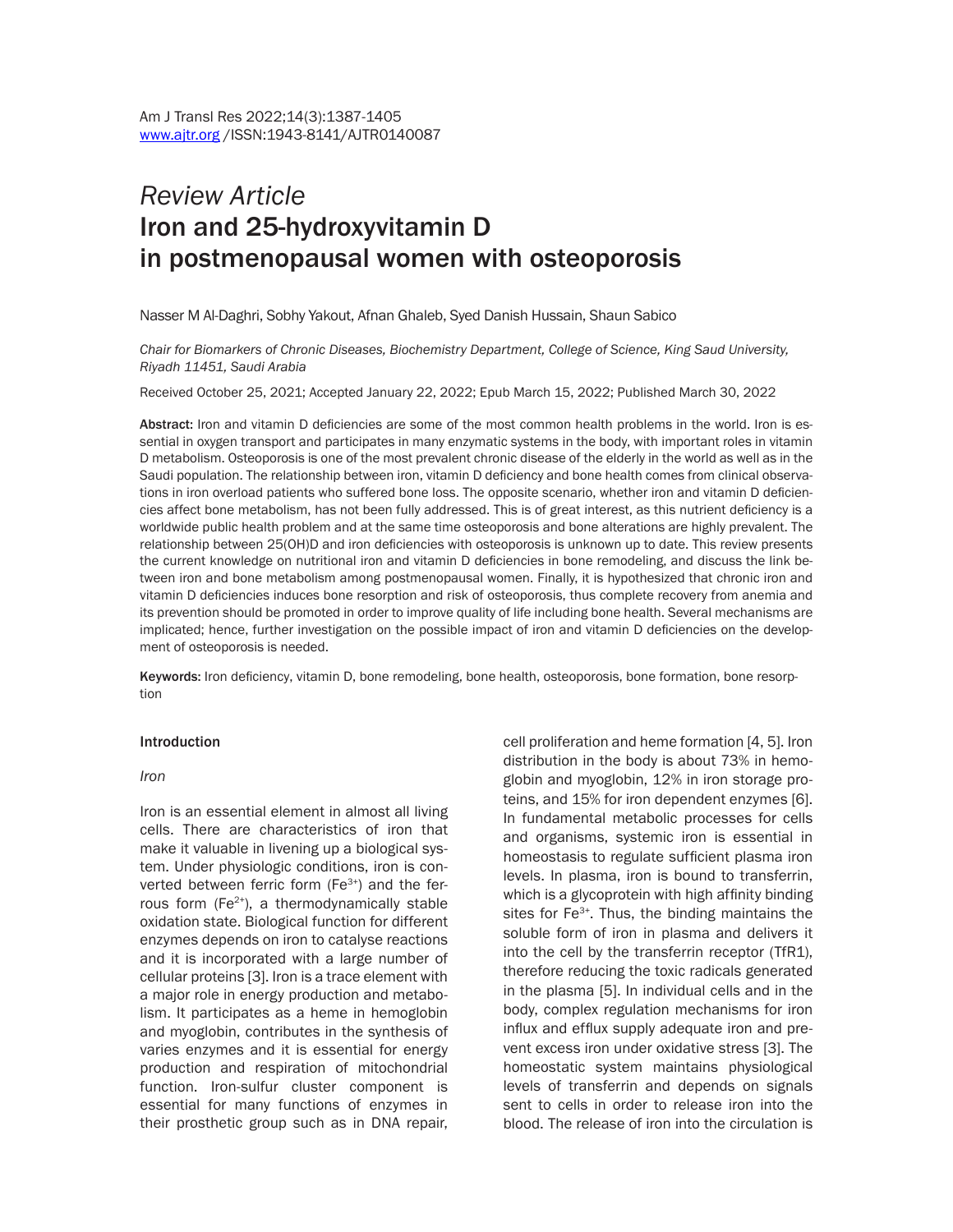

Figure 1. Anemia prevelence in all population in the world for both Iron deficiency anemia (IDA) and Anemia of chronic disease (ACD) [19].

from duodenal enterocytes and macrophages. In the liver, hepatocytes have a role in iron metabolism. Senescent erythrocytes can recycle and store iron (20-25 mg) as well as secrete hepcidin. Hepcidin is a regulatory hormone for systemic iron fluxes and regulates iron levels in plasma via binding to ferroportin, which is the iron exporter on the surface of iron releasing cells. Serum ferritin is a useful measurement for iron storage. Serum ferritin mainly consists of partly glycosylated, L chain subunits [5].

### *Iron deficiency*

Iron deficiency (ID) is a widespread problem for all ethnic groups throughout the world. It influences the health of humans and socioeconomic development in all countries [6-9]. The definition of ID is the condition in which there is a decrease of iron stores even without of anemia, with maintenance of erythropoiesis. Consequently, there is an alteration of iron distribution to specific tissues or organs resulting from lack of iron. ID causes symptoms as a muscle weakness, fatigue, cognitive impairment and decreasing of physical performance [10]. There are three phases of iron status: iron depletion phase, iron deficiency phase which is non-anemic iron deficiency, and iron deficiency anemia [11, 12]. The iron depletion phase can be determined by serum ferritin and the iron deficiency phase can be detected by elevated serum transferrin and sTfR, which promotes iron supply to tissues resulting in reduced transferrin saturation [12]. In plasma, the normal transferrin saturation with iron is about 30%. In iron

deficiency, the saturation <16% [5]. Iron deficiency is caused by inadequate iron intake, chronic loss of blood or impaired absorption of iron by the intestines. In addition, chronic inflammatory disorders affect iron metabolism via inflammatory cytokines. Cytokines can affect hepcidin regulation by increasing its production. Thus, iron accumulates in macrophage stores, whereas transferrin saturation decreases in the circulation, resulting in an insufficient iron supply to tissue. The

diagnostic tests for ID are serum ferritin, transferrin and serum iron, which indicate the total iron binding capacity, transferrin saturation and blood cell count [13].

## *Prevalence of iron deficiency*

Iron deficiency (ID) is the greatest risk factor for death and disability, affecting about 2 billion (more than 30%) people worldwide [14]. ID is the most common cause of anemia in about 50% of cases [15, 16]. ID prevalence is twice as prevalent (2 billion people) compared to iron deficiency anemia (IDA) [16]. IDA affects approximately 30% of the population and in the third world it affects about 75% of the population with all types of anemia [17]. According to a world health organization (WHO) report, on a global burden of anemia, from 1993 to 2005 about 126 million of people suffered from anima, which indicates both low health status and insufficient nutrition [18]. ID can occur with both anemia and without anemia [7]. Figures 1 and 2 show the worldwide prevalence of anemia.

There are many causes of anemia and ID. ID can exist without decreased hemoglobin levels. There are four different types found in the population: iron anemic and iron deficient, iron deficient with anemia, which is caused without iron deficiency, and being replete of iron with normal hemoglobin [20, 21]. ID caused by deficiency of nutritional iron is seen in about 50% of anemias, 42% of the time it is due to infections and inflammation and the remaining 8% is the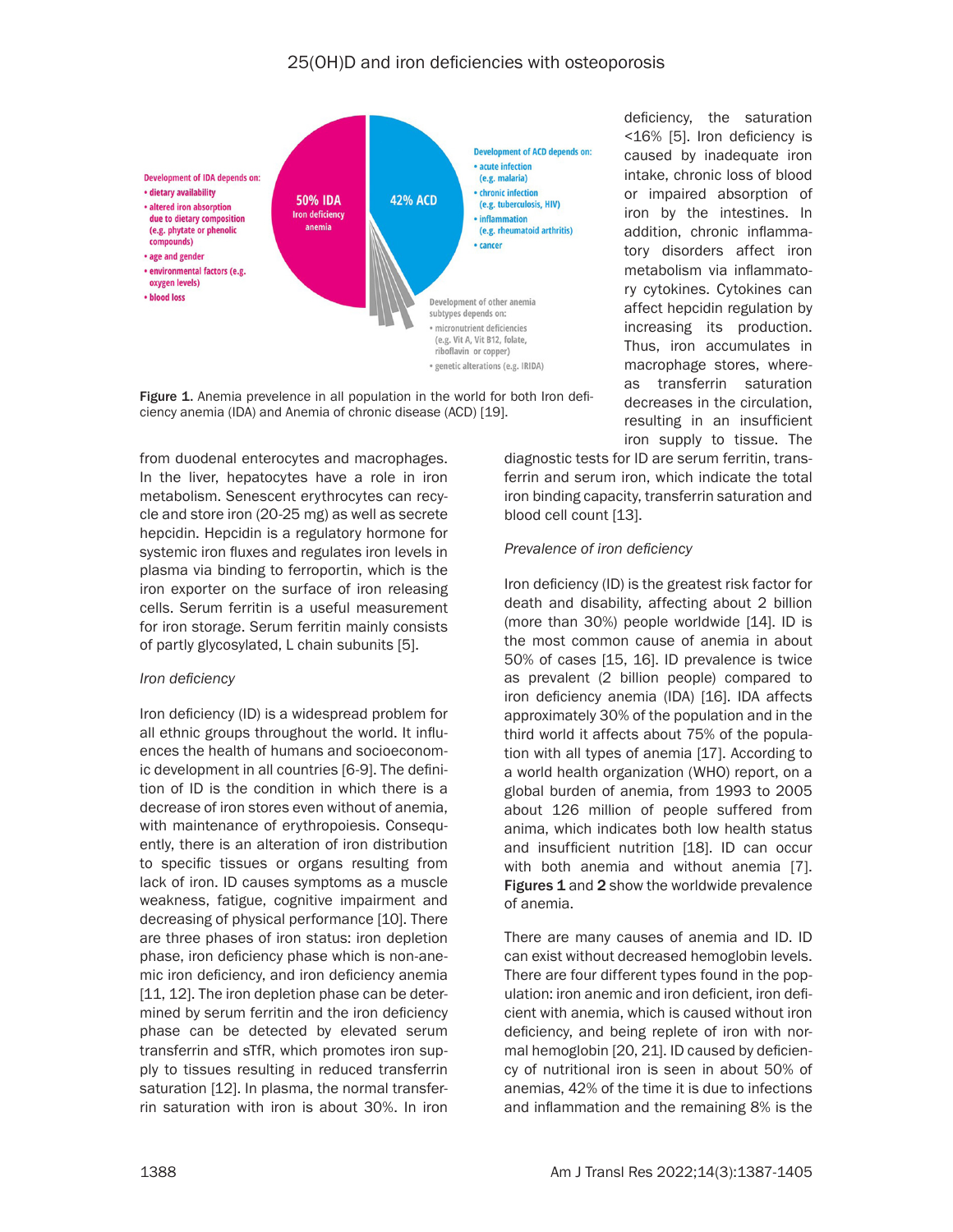



Figure 2. Global prevalence of anemia in different population group.

| <b>Table 1.</b> The prevalence of anemia across |
|-------------------------------------------------|
| regions according to WHO [147]                  |

| <b>WHO Region</b>     | Pregnant<br>Women | Non-Pregnant<br>Women |
|-----------------------|-------------------|-----------------------|
| Africa                | 57.1%             | 47.5%                 |
| Americas              | 24.1%             | 17.8%                 |
| <b>SE Asia</b>        | 48.2%             | 45.7%                 |
| Europe                | 21.0%             | 19.0%                 |
| Eastern Mediterranean | 44.2%             | 32.4%                 |
| Western Pacific       | 30.7%             | 21.5%                 |
| <b>GLOBAL</b>         | 41.8%             | 30.2%                 |
|                       |                   |                       |

Table 2. Anemia prevalence percentage (%) in Eastern Mediterranean regions in different population groups [17]

| Member state   | Women                    | Men   |        |
|----------------|--------------------------|-------|--------|
|                | Non-Pregnant<br>Pregnant |       |        |
| <b>Bahrain</b> |                          | 40    | 20     |
| Djibouti       |                          | 63    |        |
| Egypt          | 21-35                    |       |        |
| Kuwait         | 40                       | 42    | 34     |
| Oman           | 54                       | 15-48 | $3-24$ |
| Pakistan       | 45                       |       |        |
| Palestine      | $23 - 44$                |       |        |
| Saudi Arabia   | 11-19                    |       | 30-56  |
| <b>AUE</b>     | 22-62                    |       |        |

result of nutritional deficiencies, for example, vitamin B12, vitamin A and riboflavin or other genetic causes [7]. Anemia is most common in women, from a report by the WHO in 2011, with a prevalence of 38% in pregnant women and 29% in non-pregnant women [15]. In Middle Eastern countries, iron deficiency (ID) and iron

deficiency anemia (IDA) are the most common public health problems [22, 23]. The highest percentage of IDA was seen in the Middle East and North Africa for preschool aged children, and also in pregnant and non-pregnant women. Most causes of IDA for women in childbearing age is due to loss of iron in blood during the menstrual cycle and pregnancy [24]. The IDA prevalence is reported at 20-67% for preschool children and 22.7-54% among

pregnant women [18]. In Saudi Arabia, the prevalence of IDA was 30-56% [17]. In Riyadh city, a study showed the prevalence was 40.5% for adolescent female students aged 16-18 years old [25], and 48% to 60% for school girls aged 11-18 years [26]. The prevalence among anemic pregnant women based on hemoglobin levels was 31.9% in Asir [27], 22.9% in Taif [28] and 25.6% in Jeddah [29]. Otherwise in adults and elderly Saudi males in Riyadh it was 38% and 58% respectively [30]. One study evaluated IDA among adult healthy Saudi males and non-pregnant females in Riyadh. The prevalence in females based on hemoglobin was 21.6%, based on hematocrit was 20.6% and based on iron intake was 95.1%. Results showed that IDA among adult Saudi males was not present [31]. Table 1 shows the global prevalence of anemia according to regions while Table 2 shows the prevalence of anemia in the Greater Middle East region.

### **Osteoporosis**

Osteoporosis is a common disease caused by impaired mass and strength of bone as well as microarchitecture that leads to an increased risk for fragility fractures [32, 33]. According to WHO, the definition of osteoporosis is a reduction in bone minerals density (BMD) when assessed by dual-energy x-ray absorptiometry (DEXA) to 2.5 standard deviations or less than of mean peak BMD in young healthy adults [34]. The fracture risk of patients with osteoporosis is 40%, it can occur in the hip or wrist, spine and it affects the humerus, ribs and trochanter, thus leading to loss of mobility and is often a major reason for diminished quality of life [35]. Osteoporosis is more common in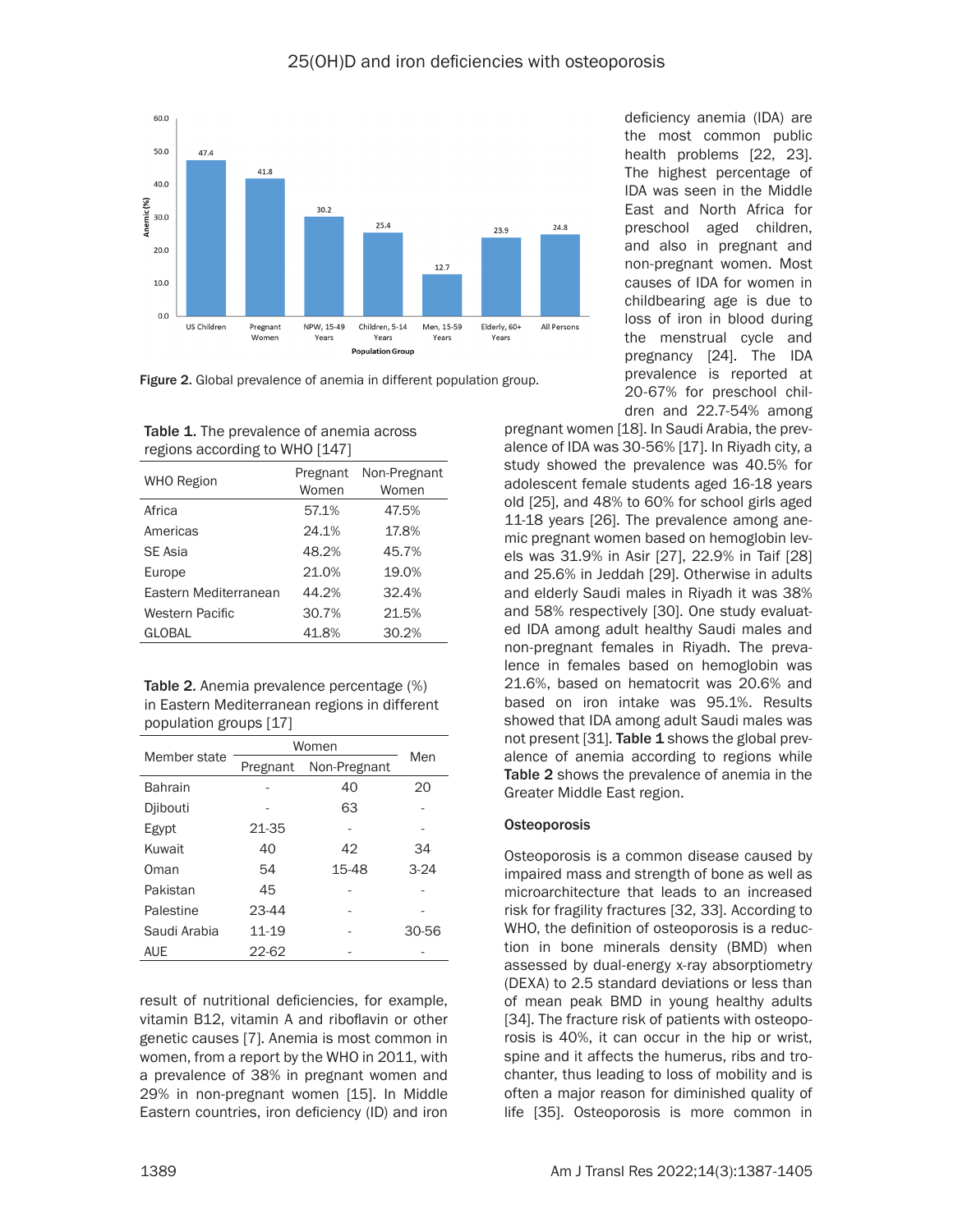| <b>Table 3.</b> The prevalence of osteoporosis and osteope- |
|-------------------------------------------------------------|
| nia in different groups of age in Saudi subject [51]        |

| Age                         | Normal<br>N(%) | N(%)       | Osteopenia Osteoporosis<br>N(%) | Total<br>N(%) |  |  |
|-----------------------------|----------------|------------|---------------------------------|---------------|--|--|
| Postmenopausal Saudi women  |                |            |                                 |               |  |  |
| 50-59                       | 216(42.2)      | 171 (33.4) | 124 (24.3)                      | 511 (100)     |  |  |
| 60-69                       | 28(11)         | 69 (27)    | 157 (62)                        | 254 (100)     |  |  |
| 70-80                       | 3(4.6)         | 14(21.5)   | 48 (73.8)                       | 65 (100)      |  |  |
| Saudi men (of lumbar spine) |                |            |                                 |               |  |  |
| 30-50                       | 90(44.3)       | 74 (36.5)  | 39(19.2)                        | 203 (100)     |  |  |
| 51-90                       | 94 (41.5)      | 79 (35)    | 53(23.5)                        | 226 (100)     |  |  |

women (34%) than men (17%) [36]. It is influenced by various risk factors associated with sex and age [37]. Osteoporosis is most prevalent in postmenopausal women due to secondary estrogen deficiency that results in accelerated bone turnover, additionally, vitamin D deficiency and hyperparathyroidism are the main causes of osteoporosis in men and women [36]. A report published by WHO on the differentiation between osteoporosis and osteopenia can be related to patient's BMD and to the mean peak bone density of young adults (T-score). In osteoporosis, the BMD is more than 2.5 SD (T-score is 2.5 or  $\leq$ 2.5) means lower than that of young adults because there is a gradient of risk showing a relation between lower BMD and increased fracture risk. Whereas in osteopenia, the BMD (1 to 2.5 SD) among young adults (T-score is -1 to -2) is related to a moderately increased fracture risk [38]. The normal healthy skeleton is maintained by remodelling, a constant process of the bone throughout life. Remodelling regulates activities between osteoblast (bone formation cell) and osteoclast (bone resorbing cell), therefore it maintains the normal structure and mineral content of bone [39]. In case of osteoporosis, an uncoupling of bone resorption from bone formation occurs, thus the activity of osteoclasts far outweighs that of the osteoblasts. In early adulthood, peak bone mass is activated, after increasing age the bone mass is lost in both men and women. In osteoporotic postmenopausal women, the activity of osteoclasts increases due to loss of estrogen, which plays a significant role in maintaining cortical bone formation by supporting osteoblasts and preventing bone resorption by suppressing osteoclasts

formation, hence stimulating the process of apoptosis in osteoclasts [40, 41].

## *Prevalence of osteoporosis*

Osteoporosis is considered a highly prevalent clinical and public health disease because it is related to age related fractures. According to the International Osteoporosis Foundation (IOF), osteoporosis influences 200 million women in the world; however, it also affects men significantly. One in five men compared to one in three women aged >50 years are affected

[42, 43]. The rate of mortalities due to hip fracture was 20% to 24%, besides that more deaths take place within six months of fracture [44]. In the United States, there are 10 million people who have osteoporosis (>50 years of age) and osteoporosis fractures occur in about 1.5 million people each year, with an economic cost of about \$17 in 2005. In Europe, there were 27.6 million individuals who were reported to have osteoporosis, and osteoporosis fractures cost about >3.5 million per year with economic cost about €37 billion in 2010 [45-47]. In Sweden, it affects about 6.3% of men and about 21.2% of women (50-80 age years) [48]. There are many studies that estimated the prevalence of osteoporosis in countries of the Middle East. For example, approximately 31% of women in Lebanon are thought to be affected, with a prevalence (women >40 age years) of 13% in Jordan. Furthermore, in Kuwait, the prevalence was 18%. In Saudi Arabia, the prevalence was between the range of 35% to 48%. In females aged >31 years, the prevalence was about 7% whereas in women aged >50 years it was 28% [49]. Osteopenia and osteoporosis are highly common among postmenopausal Saudi women. The percentage of women between the age of 50-59 years who have osteopenia was 58%, and it was 89% in women between age 60-69 years who have osteoporosis, and it increased to 94% at the age of 70-80 years [50]. In Saudi Arabia, a high prevalence of osteoporosis is seen in both women and men due to different causes such as genetics, nutritional and environmental factors, such as low calcium and vitamin D intake, along with poor sun exposure, due to covering almost all of the body, combined with low physical activity [50, 51]. Table 3 shows the prevalence of osteopo-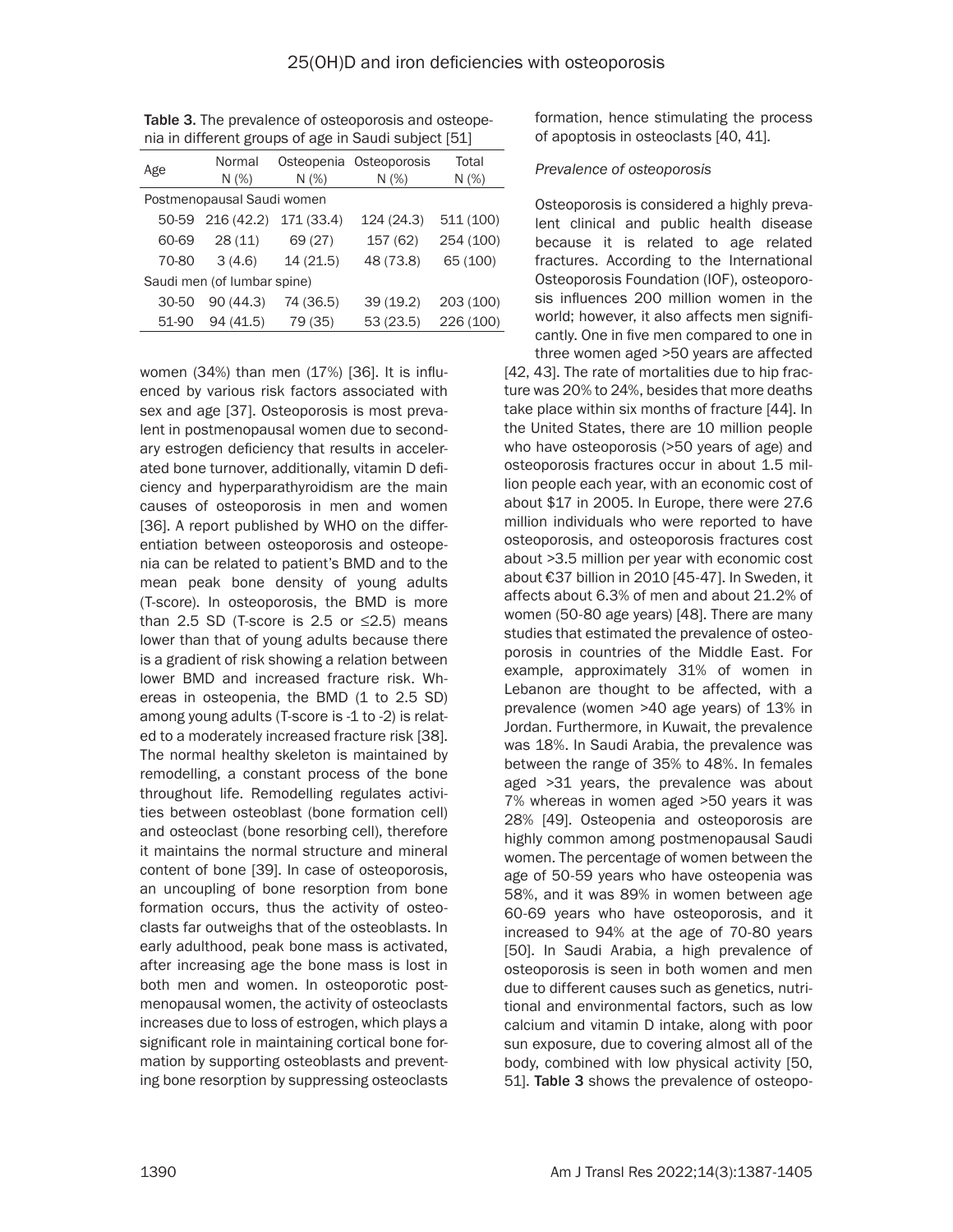

Figure 3. Vitamin D Deficiency and its associated with osteoporosis, falls and bone fracture [56]. PTH: parathyroid hormone, Ca: calcium, 25(OH)D: 25-hydroxyvitamin D.

rosis in Saudi women and men according to age groups.

#### *Vitamin D*

Vitamin D is a fat-soluble vitamin that is a hormonal precursor which includs two forms. The first form is present in plants and some fish, is called ergocalciferol or vitamin  $D_{2}$ . The second form is cholecalciferol or vitamin  $D<sub>2</sub>$  that is present in the skin and is synthesized by sunlight. In circulation, the normal level of vitamin D is >75 nmol/l or 30 ng/mL which is necessary for the beneficial effects of vitamin D in the physiological system for good health. The required level of vitamin D in the absence of sufficient sun exposure is about 800 to 1000 IU in both children and adults [52]. Vitamin D plays a significant role in bone metabolism, and it also has anti-inflammatory and immunemediating properties. Vitamin D has an important role in controlling calcium absorption with parathyroid hormones in the gut, therefore, it assists in maintaining calcium homeostasis in the blood circulation and mediates skeletal mineralization [53, 54]. Vitamin D deficiency is related to multiple diseases, for example, it causes rickets in children as well as osteoporosis and osteomalacia in adults. In addition, it is associated with cardiovascular disease rheumatoid arthritis, type I diabetes mellitus, increase risks for death from cancer and multiple sclerosis [55]. Vitamin  $D_3$  is synthesized in the skin from 7-dehydrocholestrol. Vitamin  $D<sub>3</sub>$  is transported to the liver by vitamin D-binding protein. In the liver, hydroxylation occurs to

inactivate it in the form of vitamin D 25(OH)D and then it is hydroxylated in the kidney to its active form 1,25(OH)D by the enzyme 1α hydroxylase, which is also found in different sites such as the skin, brain, osteoclasts and macrophages [54].

#### *Vitamin D deficiency (VDD) and osteoporosis*

In humans, physiological calcium concentrations are required for bone remodelling process [53]. Vitamin

D deficiency consequences are bone loss and secondary hyperparathyroidism which lead to osteoporosis and increased risk for bone fracture and mineralization defects which cause osteomalacia and weakness of muscles, thus leading to falls and bone fracture. Vitamin D status is associated with bone turnover, bone mineral density and risks for bone fracture. Consequently, vitamin D supplementation assists in reducing of bone turnover, increasing mineral bone and decreasing bone fractures [56] (see Figure 3). Vitamin D deficiency status in the circulation, is indicated when the concentration of  $25(OH)D$  is <50 nmol/l or  $(25 ng)$ ml), with an insufficient status set at 51-74 nmol/l or (21-29 ng/ml) and a sufficient status is denoted at >75 nmol/l or (>30 ng/ml) [52]. In the serum, the bone formation marker is osteocalcin and the bone resorption marker is urinary deoxypyridinoline execration, which are increased in low vitamin D levels in serum, whereas both markers are decreased when vitamin D is elevated up to 40 nmol/l [57]. A recent study by Yu et al., in 2021 found that Vitamin D deficiency is common in patients with brittle hip fractures, especially in women. With the increase of age, vitamin D continues to decrease and PTH increases. The decrease of BMD in patients with hip fractures is the result of a combination of age, gender, BMI, and vitamin D content [58].

### *Prevalence of vitamin D deficiency (VDD)*

Vitamin D deficiency is a common public health problem seen worldwide, in all different age groups, particularly in women and girls from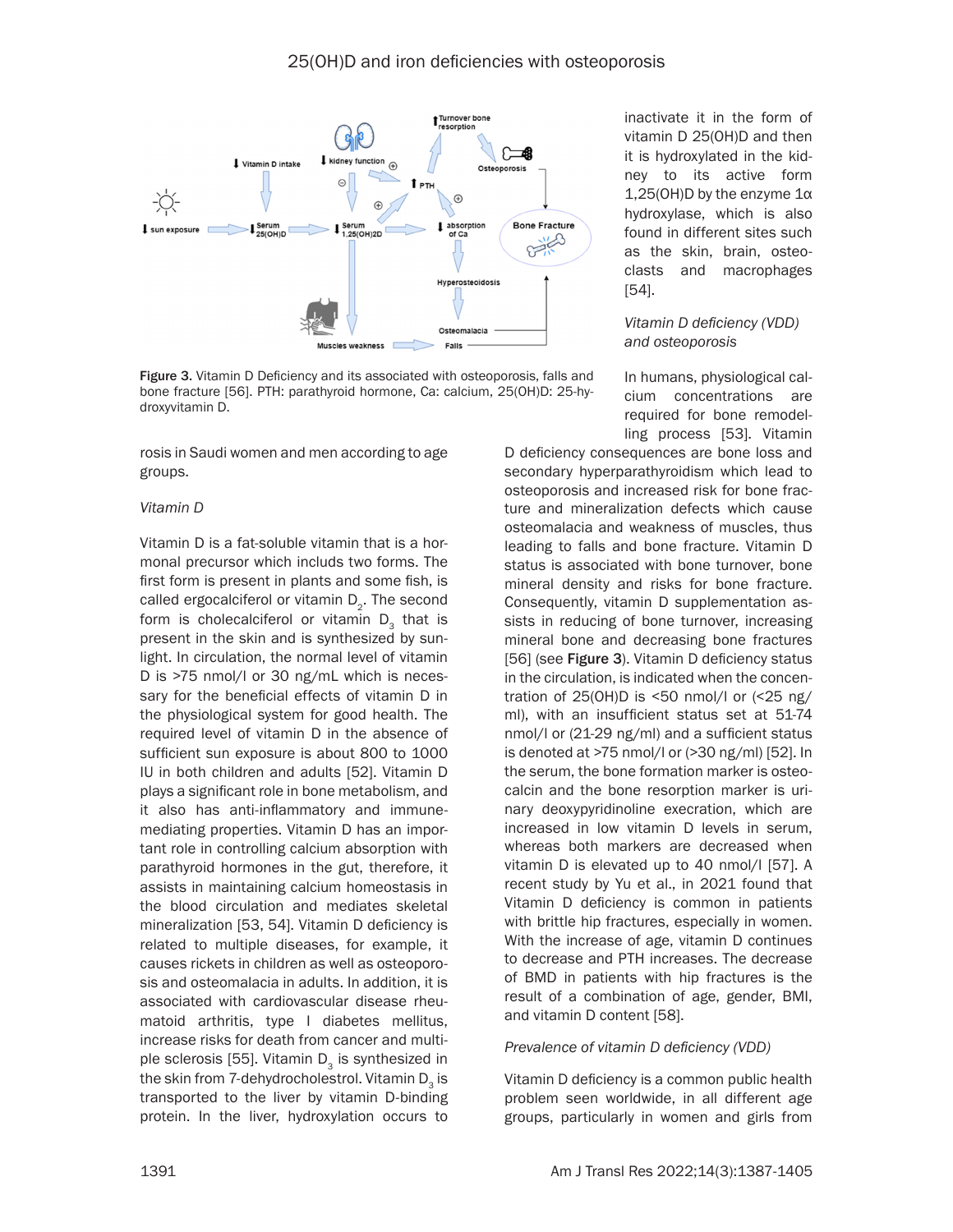Middle East countries. The prevalence of vitamin D deficiency in the world is uncertain and many of countries do not have issues; however, about 1 billion of people have vitamin D deficiency from all populations and ages [52]. The data show a high prevalence of vitamin D deficiency even in sunny countries. This high prevalence may be due to different causes such as high melanin content in dark skin individuals, or due to aging. Because, there is a low response to vitamin D synthesis from UVB, low vitamin D intake, along with high prevalence of obesity worldwide, and skin coverage causing low exposure to sunlight which occurs in people whose are from the Middle East, Africa and South America. Also, this problem is related to season, in which some countries with a long winter have a higher rate of vitamin D deficiency compared to those in sunny areas which often consume a fatty fish and have high vitamin D supplementation to replenish vitamin D levels [59]. In Europe, vitamin D deficiency is highly prevalent in older people in South Europe. The prevalence of vitamin D deficiency was 15% to 25% (<25 nmol/l from the mean serum 25(OH)D) in both young adults and adolescents, and 20% to >30% in persons aged >80 years. Also, the percentage range for all age groups was between 40% to 80% [60]. VDD is very common in Saudi Arabia as well as in most countries in the Gulf Cooperation Council (GCC) region despite yearlong sunshine (Al-Saleh et al., 2020) [61]. In the Middle East, the mean serum level of 25(OH)D was very lowest due to clothing style in most countries. For example, it was 32 nmol in Turkish women whose were wearing a hijab, and it was 56 nmol/l in western style women [62]. In Jordan, it was 28 nmol/l for women who wore a hijab and 37 nmol/l in women with a western style, while in men it was 44 nmol/l [63]. In India, it was 35 nmol/l in pregnant women and 36 nmol/l in postmenopausal women [64, 65]. In Iran, the level was 20.6 nmol/l in study of 1210 men and women (20 to 69 years old) [66]. In Qatar, the level for the healthcare professionals was 29.2 nmol/l, and 25.7 nmol in females, whereas it was 34.2 nmol/l in males. The percentage of the population was 87% who had a level <50 nmol/l, and 97% with a level <75 nmol/l [67]. In Saudi Arabia, the level was 10 nmol/l in both students and older people [68]. Most studies of vitamin D in Saudi Arabia between 1982 to 1992 have revealed that the levels of vitamin D were the

lower than other countries in the world [69]. One study showed that the prevalence of vitamin D deficiency was 83% of patients that have a backache [70]. Vitamin D deficiency prevalence was 30% in healthy Saudi women aged between 25 to 35 years, and 55% in postmenopausal women with an age more than ≥50 years [71].

## *Iron deficiency (ID) and osteoporosis*

The effect of iron in bone metabolism has been given little attention, thus, the interaction is still unclear [72]. There are studies that have established that iron is an essential trace element for all cells as well as in osteoblast, which are required for bone formation. Different studies have revealed that iron deficiency and iron overload are both related to low bone mass. Some of these reports are based on a unique group of people and others are from animal models [73]. The following studies demonstrate the relationship between iron and osteoporosis.

## *Animal studies*

Research reported by Medeiros et al., [74-76] showed that iron affects bone by influencing collagen synthesis. An important step of lysyl oxidase activity is where iron acts on two enzymes as cofactors which are lysyl and prolyl hydroxylase enzymes. This step is essential for catalyzing cross-linking of collagen fibers which are adjacent to each other, however, in case of iron deficiency, the cross-linking activity is decreased and collagen fibers become weaker if there is low iron levels available to the enzymes lysyl and prolyl hydroxylase [77] (see Figure 4). Collagen is a major component of connective tissue. In animals, collagen is considered one of the most abundant proteins [78]. In the collagen synthesis process, the principle components are proline and glycine amino acids. Assembly of the three-dimensional stranded structure to form the collagen precursor procollagen is modified by addition of hydroxyl groups to lysine and proline amino acids. This step undergoes glycosylation to form of collagen which is a triple helix structure. This reaction requires important components ferrous iron, molecular oxygen, α ketoglutarate and a reducing agent [77, 79]. Reduction of the inactive state  $Fe^{+3}$  to active state  $Fe^{+2}$  occurs by ascorbate [80]. One previous animal model investigated the relationship between iron and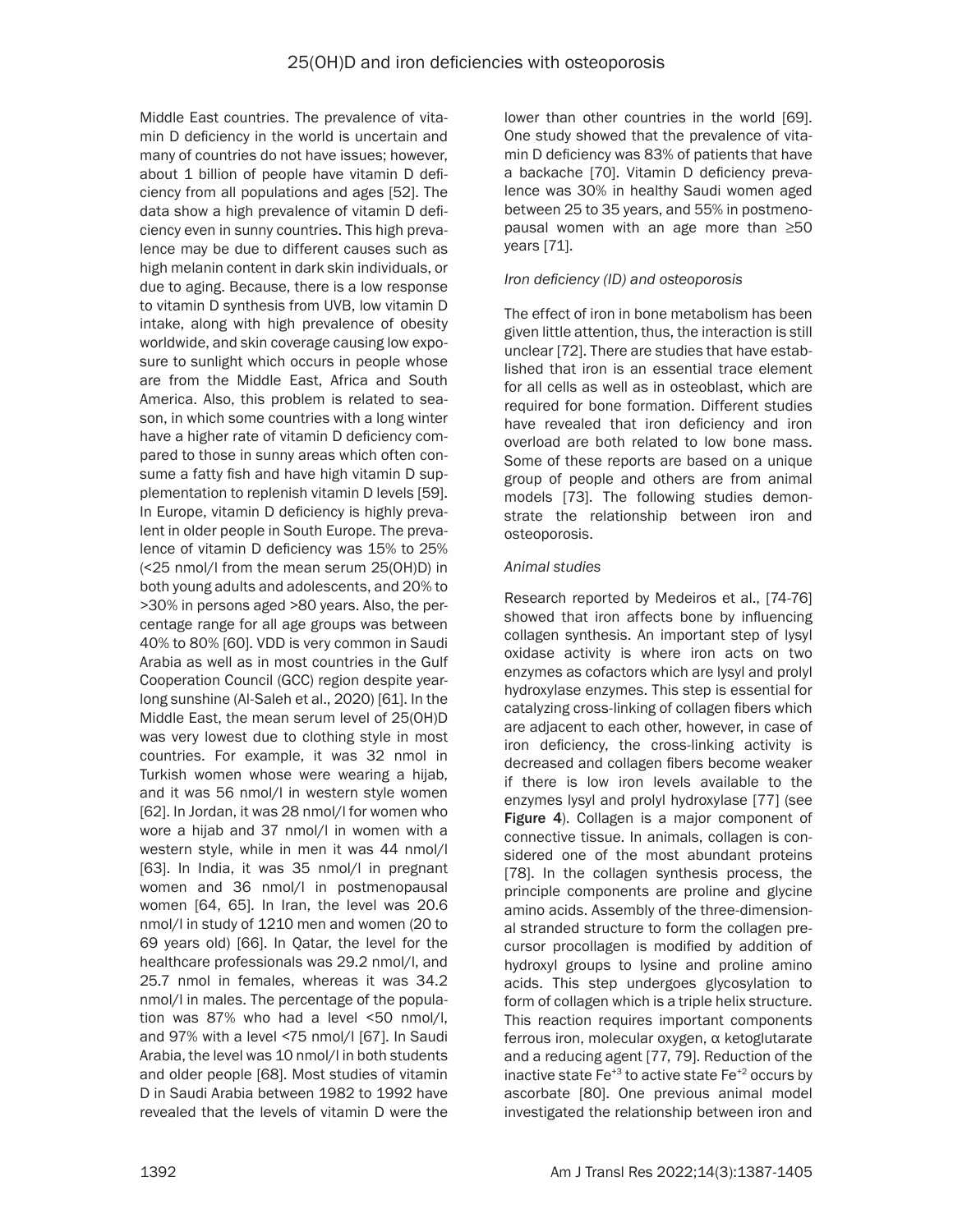

Figure 4. Role of iron bone metabolism and collagen synthesis [1]. CO<sub>2</sub>: carbon dioxide; O<sub>2</sub>: oxygen; Fe<sup>2+</sup>: ferrous ion.

bone resorption and formation with mineral content in rats with iron deficient anemia. In 2012, Diaz-Castro et al., observed that bone matrix formation diminished with a lower amount of procollagen type I N-terminal propeptide and bone resorption process increased with tartrate-resistant acid phosphatase, C-terminal telopeptides of type I and serum parathyroid hormone. In addition, iron deficiency affects the mineralization process by decreasing the  $Ca^{2+}$  and P content. This study indicates that severe iron deficiency causes an important change in bone metabolism status, decreasing bone formation and increasing bone resorption [81]. According to research by Tuderman et al., (1977) the level of C-terminal telopeptides of type I collagen increased in iron deficient rats. Iron deficiency leads to the reduction in type I collagen resulting in increased degradation of C-terminal telopeptides of type I collagen, thus weaker collagen fibers and increased bone fragility [77]. In 2006, Parelman et al., demonstrated that a severe iron deficiency caused a negative effect upon bone microarchitecture and they determined if human consumption patterns could result in a similar consequence. A cell culture model was used to study the effect of iron depletion on type I collagen deposition, and evaluated the mineralization. A study of female rats that were randomly divided into four groups and then fed different diets of adequate (A) or restricted (R) in both Fe and Ca for 10 weeks. DEXA analysis revealed that the Ca-R group had decreased bone mineral density (BMD), and the Fe-R group had decreased whole body bone mineral content (BMC) while in the group given both Fe restricted and Ca restricted diets revealed lower BMD. In cultured osteoclast cells, chelation of iron impaired mineralization but not type I collagen deposition. Similarly, in humans, results based on *in vivo* and *in-vitro* studies indicated reduced microarchitecture and bone strength. Bone abnormalities due to impaired mineralization in the case of iron depletion seem to be a possible mechanism [72]. Another study in 2006, Katsumata et al., examined the impact of dietary iron deficiency on bone metabolism. This was achieved by measuring some of the bone turnover markers in rats which were fed iron-deficient diets for 4 weeks. The results of this work suggested that dietary iron deficiency reduced bone mineral density, bone mineral content, osteocalcin concentration in serum and the mechanical strength of the femur. Thus, the results proved that dietary iron deficiency could affect bone by decreasing bone formation [82]. Additionally, in another study in 2009, the alteration in bone formation and resorption was assessed by detection of bone turnover markers and histomorphometry of bone in Wister rats with irondeficient diet. The results suggested that the parameters of bone histomorphometry (bone formation and osteoblasts in lumber vertebra) were insignificantly lower in the iron-deficient group compared with other groups. Moreover, dietary iron deficiency reduced 1,25-dihydroxycholecalcifrol and osteocalcin. Therefore, ID can reduce both bone formation and resorption even though bone resorption is greater than bone formation resulting to overall bone loss [83]. Messer and colleagues, reported iron deficiency in growing female rats resulted from low bone mass and bone volume. Also, recent investigations showed that long term iron deficiency leads to altered bone mass and bone structure [84, 85].

### *Human studies*

On the other hand, a previous study of postmenopausal women by D'Amelio *et al*., (2008) demonstrated a different type of haptoglobin (Hp) phenotypes could be risk factors or protec-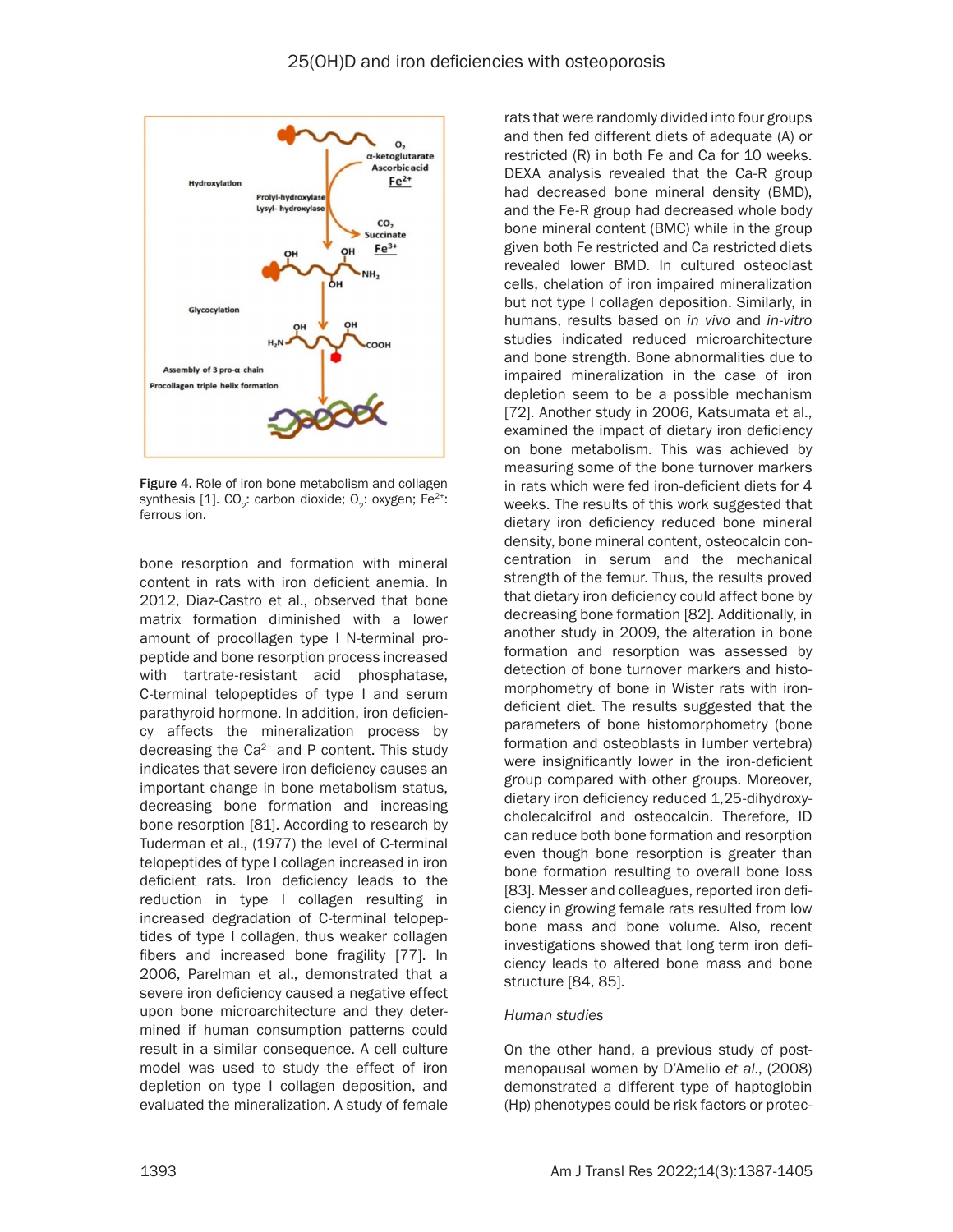tive factors against fragility fracture. Iron levels in cells also depend on (Hp) phenotypes due to available of antioxidant properties which are impotent and could affect bone density and iron metabolism in osteoporotic postmenopausal women. They evaluated (Hp) phenotypes as a risk factors or protective factors against bone fragility fracture. The result showed that (Hp1.1) and (Hp2.2) phenotypes were higher in patients with fragility fractures while (Hp2.1) was lower compared with controls. In addition, (Hp2.1) acts as a protective factor against bone fragility fracture depending on its antioxidant properties and roles in iron metabolism. They also suggested an association between (Hp) and bone mass from its antioxidant properties in iron metabolism. In osteoporotic patients, serum iron levels were lower compared to those of a healthy control [86]. Previous research by Harris *et al.,* determined whether the relationship between iron and (BMD) was clinically significant in a cross-sectional study in postmenopausal women examining many nutrients including iron. They detected a significant association (P<0.01) of iron with BMD in all bone sites in this study [73]. Similarly, in a study by Maurer *et al.,* (2015) suggested that dietary iron in women using hormone replacement therapy was positively association with BMD [87]. In addition, in 1988, Angus et al., demonstrated a positive correlation of iron with BMC in the forearm and BMD in the hip in pre and post-menopausal women aged 23-75 years [88]. In contrast, a study in 1995 by Michaëlsson *et al.,* determined the association between dietary iron with BMD significantly correlated (P<0.05) from univariate regression analysis at three sites in women aged 24-75 years. The results showed no associated between iron and bone site [89]. In 2013, Okyay and coworkers determined the relation between minerals found in serum, including iron, and postmenopausal osteoporosis. This study concluded that low minerals in serum including iron appear to be as risk factor and play a role in developing osteoporosis in postmenopausal women [90]. Zhao *et al.,* (2012) performed an experiment to determine the effect of iron on osteoblast activity in humans. They found that a mild iron deficiency promoted osteoblast activity while more sever levels of iron deficiency inhibited osteogenesis [91]. In our recent study (Ghaleb et al., 2021) we found significant associations between circulating iron and 25(OH)D with select bone biomarkers in postmenopausal Arab women with osteoporosis, suggesting that these micronutrients may affect bone metabolism [92].

## *Relationship between iron deficiency (ID) and hypoxia in osteoporosis*

Additionally, iron affects bone through hypoxia, which is a condition of reduced oxygen supply to tissues. Hypoxia causes stimulate of bone resorption by increasing of osteoclastogenesis followed by osteogenesis [93, 94]. In normoxia, prolyl hydroxylase enzyme activation is required by α-ketoglutarate, iron and molecular oxygen. This enzyme participates by influencing Hypoxia Inducible Factor α (HIF-1α) through degradation and prevents its action. The impact of iron in HIF-1 $\alpha$  seems to be similar in the collagen synthesis pathway. In contrast, HIF-1α does not undergoe degradation in case of hypoxia and translocates into nucleus resulting in transcription and regulation of more than 100 genes [79]. These genes induce PDGF, transferrin and erythropoietin (EPO) which are involved in the relationship between iron deficiency anemia and bone health. Accordingly, EPO influences several pleiotropic functions of the erythropoiesis process; furthermore, it acts in the remodelling process through direct and indirect effects [94-96]. A study in 2015 by Okito *et al.,* reported that EPO stimulated bone resorption in mice [97]. In addition, stimulating osteoclast activity by acidosis leads to bone loss [93-98]. Hypoxia can lead to acidosis. Bone resorption is activated at low pH state. Consequently, phosphate is released and the equilibrium of acid-base restoration occurs in the extracellular fluid. However, a study by Okito *et al.*, (2015) demonstrated that osteoblast phenotype changed from osteogenic to osteoclastogenic under acids condition, thus, the activity of both osteoblast and osteoclast are altered [97]. Furthermore, bone formation is considered to be slower than bone resorption. Thus, a long period of iron deficiency results in increased risk for osteoporosis and bone loss [12].

*Relationship between iron deficiency (ID) and vitamin D deficiency (VDD) in osteoporosis*

Iron deficiency and vitamin D deficiency are two of the most common nutritional disorders in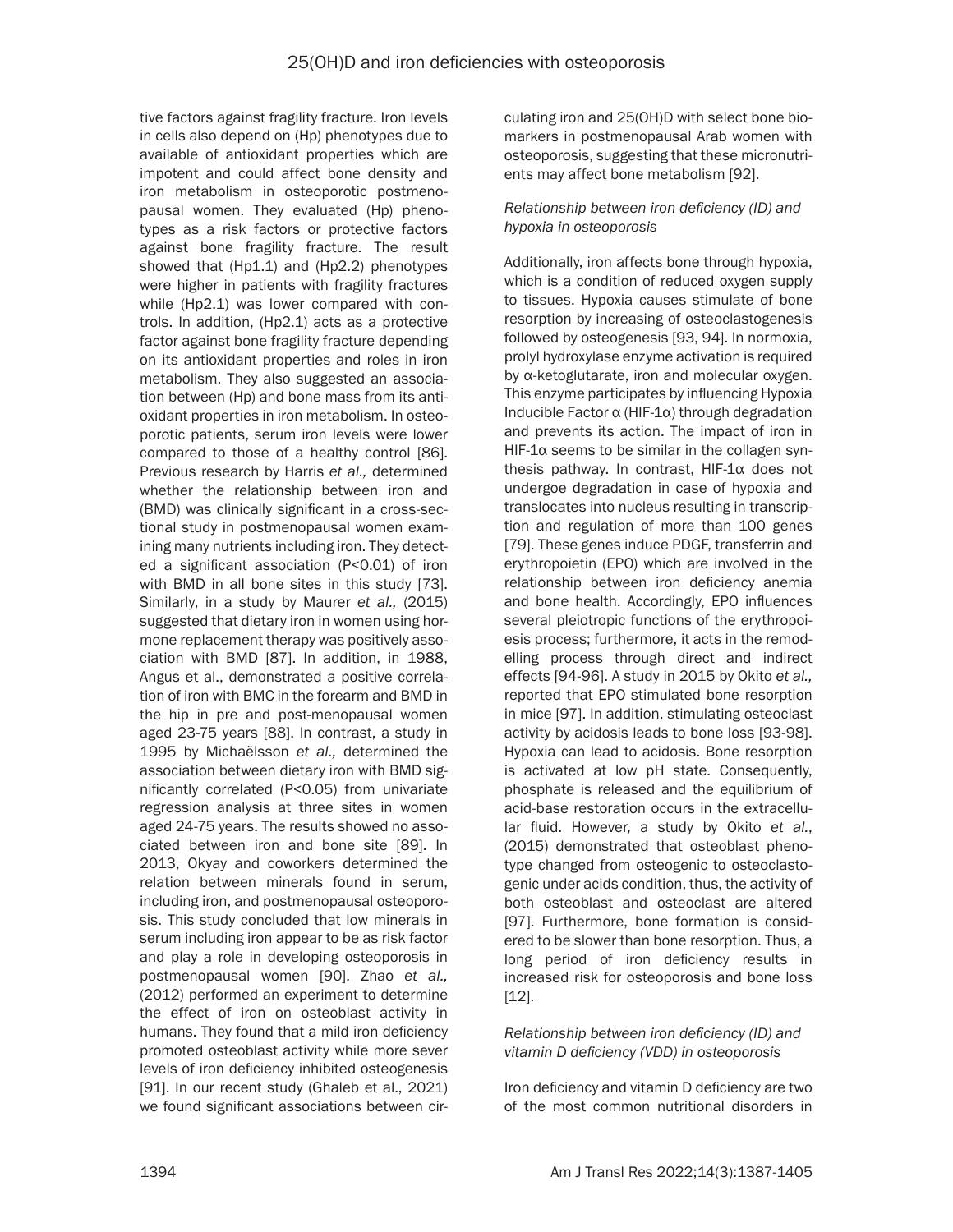

Figure 5. Role of cytochromes P450 superfamily in activation and inactivation vitamin D pathway [1, 127]. FGF23: Fibroblast growth factor-23, PTH: parathyroid hormones, Ca: calcium, P: phosphorous, CYP27B1: Cytochrome P450 Family 27 Subfamily B Member 1.

the world [99]. Iron plays an important role in bone health by a cohort of enzymes as cofactors which are involved in collagen maturation, prolyl and lysyl hydroxylase. Furthermore, in vitamin D metabolism, iron participates in renal 25-hydroxyvitamin D 1-hydroxylase, which is part of a system that includes of flavoproteins which are iron-sulfur proteins along with cytochrome P450 [77, 100] (See Figure 5). In case of IDA, all these iron-dependent enzymes can be affected or become inactive resulting in abnormal vitamin D and collagen metabolism [83]. Iron is involved in bone metabolism by affecting the vitamin D activation and inactivation process through participating in several heme-containing monooxygenases, a superfamily of cytochrome P450 which plays an important role in these pathways [101]. In vitamin D metabolism, iron is an essential element involved with cytochromes which catalyse a hydroxylation reaction in pathways by vitamin D substrate at specific carbons with heme binding iron [102]. In the first hydroxylation, photosynthesized vitamin D is transported by vitamin D-binding protein to the liver. After that, vitamin D is converted to its active form 1,25-hydroxvi-

tamin D. In the kidney, a second hydroxylation occurs with key regulators that are required for production of 1,25-hydroxvitamin D. These regulators are calcium, serum phosphorus and fibroblast growth factor (FGF-23) [103]. There are observational studies that have demonstrated the relation between iron and vitamin D including of age, ethnicity, dietary calcium, fat intake, BMI, altitude, oxidative stress and inflammation. Inflammation and BMI are the most important factors because vitamin D is a fat-soluble vitamin stored in the body fat. Vitamin D concentration can be affected by the amount of fat in the tissues [104]. Ferritin is an acute phase protein and marker of increased iron in inflammation, thus resulting in IDA [105]. Increased age causes VDD [106]. Menstruation in

postmenopausal women has increased risk of anemia. However, anemia developed in menopausal females may be due to inadequate nutritional intake and inflammation [107]. 1,25-hydroxvitamin D is related to bone health, more than 75 nmol/l of 1,25-hydroxvitamin D is required to prevention fracture. A previous study has suggested that chronic iron deficiency is related to increased bone resorption [83]. One of the mechanisms is through the influence of vitamin D metabolism deactivation [108]. In the condition of iron deficiency in tissues, the activity of iron-containing enzymes is reduced [109]. In the first step of the vitamin D activation pathway which involves certain types of cytochrome P450, CYP2R1, that is required for this step to form 25(OH)D3 in the liver. Another one is CYP27B1 which is required to produce 1,25(OH)2D3. CYP2R1 needs NADPH-Cytochrome P450 reductase for its biological function, whereas CYP27B1 depends on Ferredoxin reductase and Ferredoxin [110]. Heme group is a component of both of these enzymes. Consequently, iron is an important component in vitamin D metabolism and iron deficiency can be affected by vitamin D activa-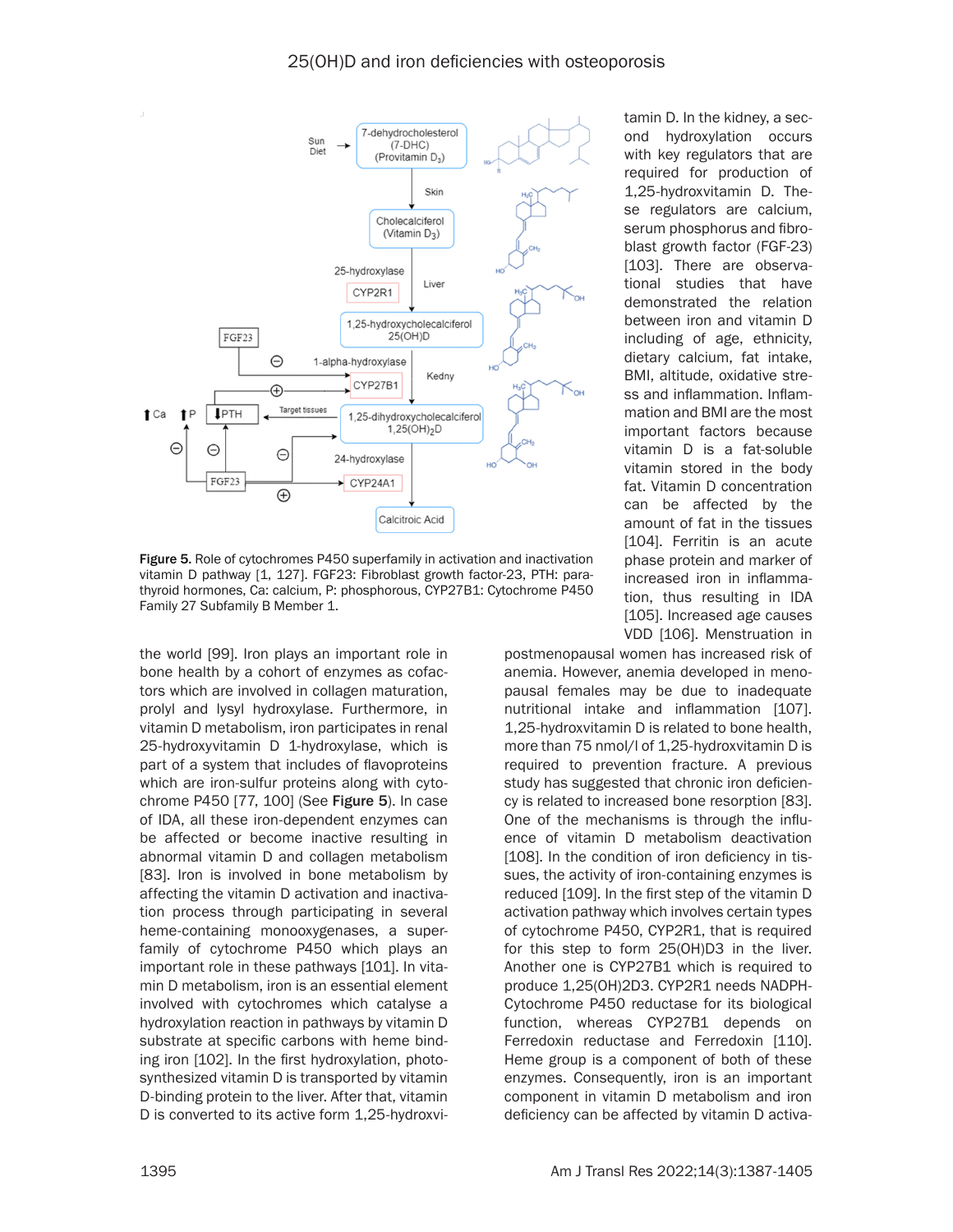tion [108]. Vitamin D has been demonstrated to have a role in erythropoiesis. This clinical observation suggested that vitamin D repletion is associated with stimulation of reticulocytosis and reduced dose in erythrocyte stimulation agents [111, 112]. Also, previous studies have shown that vitamin D affects bone function by playing a role in bone marrow [113, 114]. In addition, levels of the active form of vitamin D show a higher concentration compared to plasma [115]. A study by Sim *et al.,* (2010) evaluated whether there is an existing association between vitamin D deficiency, anemia, high intake of erythrocyte-stimulating agents and lower mean of hemoglobin (Hb). The results revealed a high prevalence and increased risk of anemia in people with vitamin D deficiency compared to normal vitamin D level in control subjects. Also, they suffered from reduced Hb levels compared to normal vitamin D level subjects. Furthermore, they elevated the level of serum iron saturation, ferritins and found lower levels of TIBC compared to normal vitamin D level subjects [116]. Vitamin D acts on erythroid precursors by direct stimulation. Vitamin D receptors are found in bone marrow and act upon non-renal target tissues [117, 118]. In hematopoietic tissues, adequate amounts of vitamin D levels are a substrate provided to 1-α-hydroxylase enzymes to produce the active form of vitamin D [119]. Another study by Grindulis *et al*., (1986) suggested that a significant association exists between iron deficiency and lower vitamin D levels found in Asian children. Children who had a low vitamin D concentration had also a lower Hb concentration and iron concentration. Their investigations suggested that iron deficiency was due to anemia with dietary origin (Transferrin saturation, ferritin activity and low mean corpuscular volume) for both groups with and without anemia [120]. In addition, a previous study in 2007 by McGillivray *et al.,* suggested that vitamin D deficiency is common in immigrant children with high skin pigmentation living in higher latitudes. Their findings revealed a high prevalence in this population of anemia and iron deficiency about 20% and 19%, respectively [121]. In addition to work in Korea by Jin *et at.,* (2013) provided an association between iron status and vitamin D levels in the serum of infants. VVD was found in 67% of IDA compared to ID (53%) and normal subjects (29%). They suggested that the prevalence of VDD and iron was higher in breastfed infants (97%). Thus, they vitamin D supplementation is important particularly in IDA infants. Furthermore, the study showed a significant association between Hb and vitamin D levels which were higher in both the IDA and ID groups. Iron status was a predictor of vitamin D levels [122]. Similarly, research by Kang et al., demonstrated a correlation between iron and status of vitamin D in breastfed infants and their mothers. They also evaluated ID and VDD in breastfed infants. The results showed that there is an association of lower ferritin and vitamin D in breastfed infants and their mothers that had anemia during pregnancy [123]. Also, Yoon and Cho in 2015 indicated VDD prevalence and risk factors in anemic patients. Vitamin D prevalence was significantly higher in anemic patients compared to control group. Hence, vitamin D status measurement and its supplementation is important especially in anemic patients [124]. In 2003, Harris *et al.,* reported that dietary iron is an important factor of bone mineralization combined with calcium on BMD in postmenopausal women. The results revealed a significant association of nutritional iron, vitamin D and calcium with BMD [73]. Another study in 2013 by Blanco-Rojo *et al.,*  observed a positive correlation between transferrin saturation and 25-hydroxyvitamin D in iron-deficient young women. Also, consuming food fortified with iron- helped recover iron status and was not affected by 25-hydroxyvitamin D. They concluded a correction between ID and VDD in iron-deficient young women [99]. All these studies showed the relationship between iron and vitamin D. Consequently, disrupted iron and vitamin D levels could lead to an increased risk of osteoporosis particularly in postmenopausal women. In recent studies from our group, it was observed that circulating iron is inversely associated with 25(OH)D levels among Saudi adolescents and was modestly decreased after vitamin D supplementation [125, 126].

### *Effect of iron supplementation and vitamin D levels on osteoporosis*

Most previous studies have suggested that iron supplementation does not influence vitamin D levels. This might be due to inappropriate design of these studies for example control group and randomization [122]. Generally, 25-hydroxyvitamin D status is measured by a normal phase high-performance liquid chroma-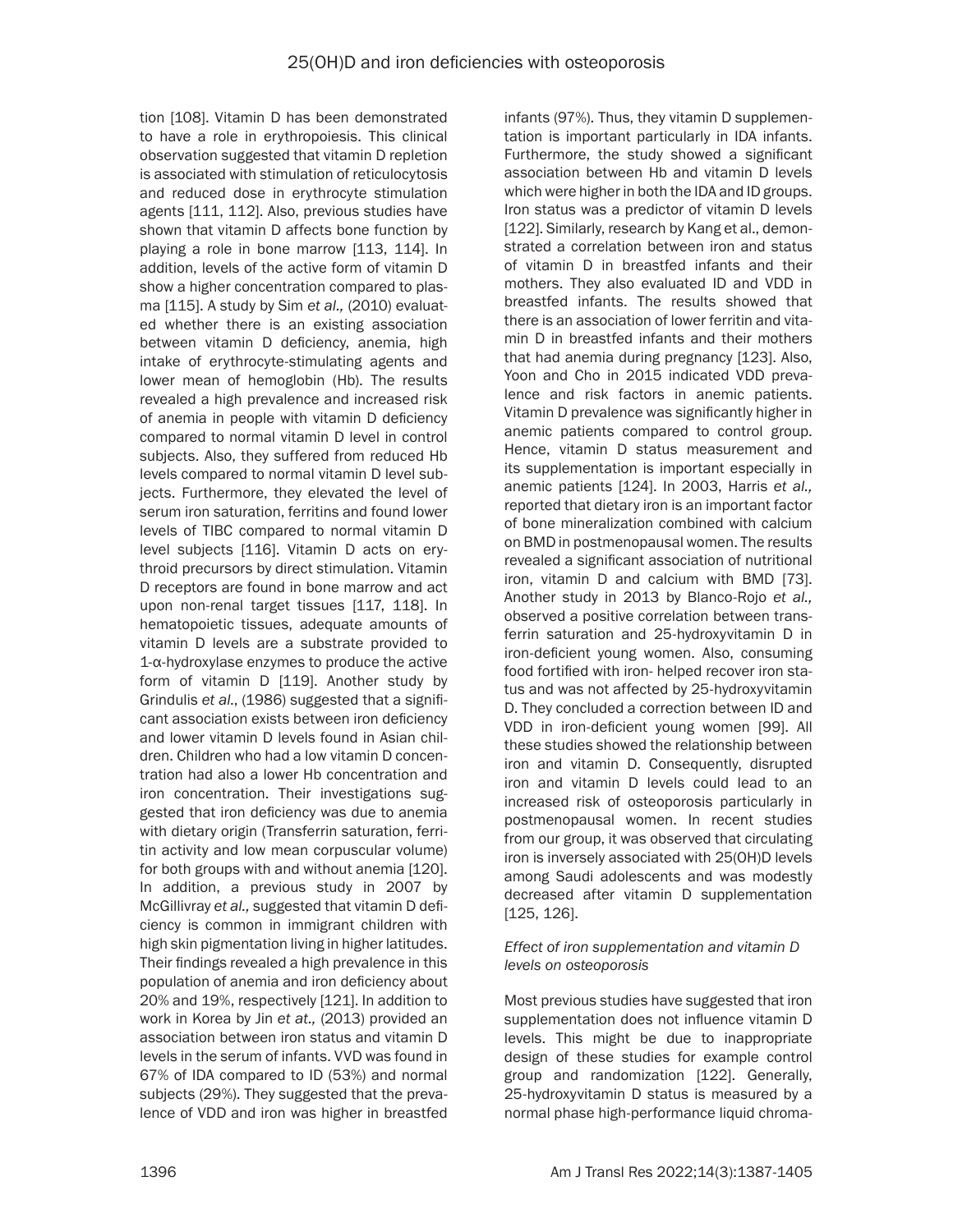

Figure 6. Effect of ID and corection it by using of iron dose therapy Dectran or FCM on cFGF23 and iFGF23 levels regulation in Osteosyte [2]. ID: iron deffeciency, FCM: ferric carboxymaltos, FGF23: Fibroblast growth factor-23, iFGF23: intact fibroblast growth factor-23, cFGF23: C-terminal fibroblast growth factor 23.

tography (HPLC), after that ultraviolet detection is used [108, 128]. All studies do not use this method, thus, results may be affected. Also depletion of iron renewal is a factor. Moreover, iron supplementation does not affect iron deficiency when 25-hydroxylase enzyme is insufficient [108]. A study in 1992 by Heldenberg *et al.,* reported that the levels of serum 24,25 dihydroxyvitamin D was lower in infants with IDA. Infants received 10 micrograms of vitamin D and they were treated with iron (Intramuscular Iron Dextran). The results relealed that 25 hydroxyvitamin D and 24,25 dihydroxyvitamin D levels were increased, likewise as were serum iron and hemoglobin concentrations. They concluded that iron might enhanced vitamin D absorption by the small intestine, thus giving rise to the recovery of vitamin D levels in the plasma [129]. Prats *et al.,* (2013) in Spain examined the influence of ferric carboxymaltose (FCM) on metabolism of phosphate and fibro-blast growth factor 23 (FGF23) [130]. FGF23 is an osteocyte-derived hormone that is involved in the regulation hemostasis of phosphate and vitamin D [2]. Patient who suffered from chronic kidney disease (CKD) with IDA were injected with 1000 mg of FCM. The results showed that mineral metabolism markers such as 1,25-dihydroxyvitamin D, serum calcium and PTH were not changed. However, there was a significant decreasing in serum phosphate levels and FGF23 [130]. Similarly, in a study in the USA by Wolf *et al.*, (2013) they examined the association between ID and both levels of

C-terminal FGF23 and intact FGF23 in women who had a heavy uterine bleeding. Patients were injected with intravenous iron treatments FCM and dextran. The results revealed that ID lead to elevated levels of cFGF23, otherwise, iFGF23 remained normal. However, with iron supplementation intake, cF-GF23 levels decreased in both group while iFGF23 was transiently increased in the group with FMC. Moreover, serum phosphate levels were decreased in the group with FMC. 25-dihydroxyvitamin D levels did not change in both groups [2].

Reducing serum phosphate levels because of acute increase in FGF23 levels results in enhanced phosphaturia and suppressed 1,25 dihydroxyvitamin D levels [131]. Normalizing iFGF23 due to reduction of 1,25-dihydroxyvitamin D and calcium levels in the case of hyperparathyroidism. Also, intravenous iron results in diminished serum phosphate levels. In ID, transcription of *FGF23* was enhanced whereas with iron therapy resulted in decreased serum phosphate levels by enhanced of iFGF23 and decreased cFGF23 [2] (see Figure 6). Another study in 2013 by Wright *et al.,* investigated the difference in bone remodelling and effect of recovery of iron status on bone turnover markers in postmenopausal women with IDA. Patients treated with iron and iron biomarkers and bone turnover markers were measured at baseline after treatment. The results showed that there was a significant increase in aminoterminal telopeptide of collagen1 (NTx) levels while procollagen type I N-terminal propeptide (PINP) levels were reduced in the IDA group compared to control group with comparable age and BMI. Also, there was no change in 25-hydroxyvitamin D levels or PTH. However, after treatment of with iron, the levels of (NTx) and (PINP) were significantly lower in the recovered group, with no difference in 25-hydroxyvitamin D levels or PTH. They concluded that recovery of iron status might give a beneficial effect to bone remodelling by reducing resorption and formation of bone in postmenopausal women with IDA [132]. Blanco-Rojo *et al.,*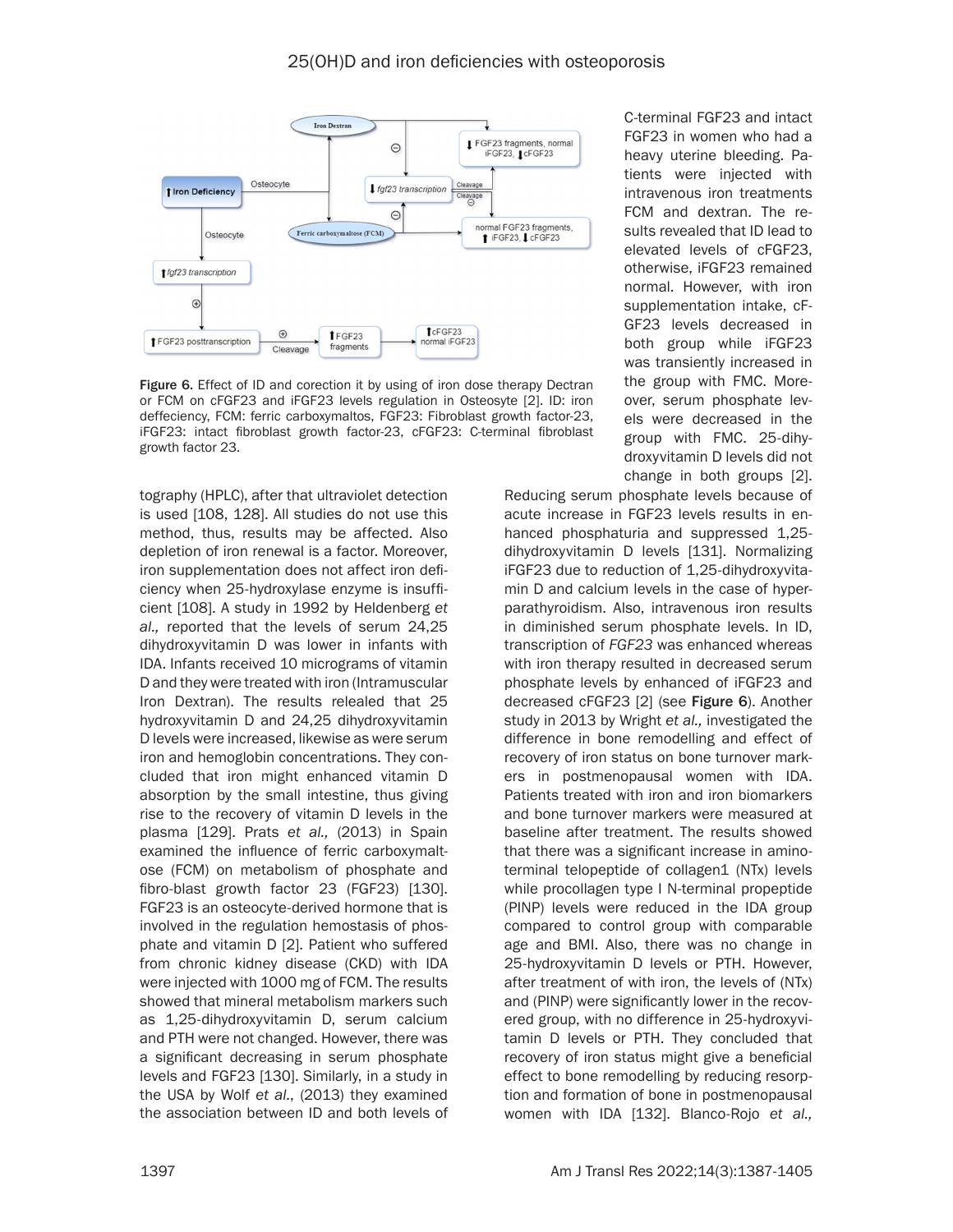(2013) studied whether iron recovery by intake of iron-fortified juice could influence bone remodeling and affected vitamin D levels in menstruating women with ID aged 18-35 years. All participants consumed of a placebo fruit juice (P) or iron-fortified juice (F). The results revealed a positive association between 25(OH) D and transferrin and no significant correlation between serum 25(OH)D and iron parameters (serum ferritin, serum transferrin and hemoglobin). Also, there was no change in ALP, NTX and PTH in either the P or F group [99]. Another study in Spain by Toxqui and colleagues (2014) determined if there was a correlation between iron status and bone metabolism. They studied the effect of iron or iron and vitamin D-fortified skim milk consumption on bone the remodeling process in menstruating women with ID aged 18 to 35 years. They measured iron biomarkers and bone turnover markers. The results revealed a significant deference in ferritin, serum transferrin, serum iron, transferrin saturation and TIBC in both the Fe and Fe+D groups. There was a significant negative association between transferrin and P1NP, and log-ferritin and log-NTX. In the Fe+D group, 25(OH)D was increased significantly specifically at week 8 and 16. 25(OH)D was decreased in the Fe group at week 8, however, it recovered its baseline levels at the end. Hemoglobin and PTH did not change. P1NB was not changed in the Fe group but in the Fe+D group there was a significant decrease. NTX significantly decreased in the Fe+D group and compared to the Fe group it was lower at week 8. NTX levels were higher in the Fe and Fe+D groups at baseline and at weeks 8 and 16 [133]. They concluded that ID was correlated with higher bone resorption in women with ID. Dairy product consumption with vitamin  $D<sub>3</sub>$  lead to increased circulation of 25(OH)D and decreased bone turnover. A study done in Japan by Iguchi and co-works in 2015 examined whether iron supplementation could influence serum FGF23 in patients with hemodialysis (HD), ID and hyperphosphatemia, had patients who were treated with Sevelamer-HCL which is changed to ferric citrate hydrate (FCH) by phosphate binder, in order to assist in the maintenance of phosphate at constant levels. The results showed that no changes in serum phosphate and  $1,25(OH)$ <sub>2</sub>D levels while there was an increased serum ferritin levels with FCH supplementation and intact PTH levels was elevated. Moreover, there was a significant decrease in the levels of intact FGF23 and

C-term FGF23 in the serum. They suggested that with treatment of ID by oral FCH consumption it is possible to decrease the levels of serum FGF23 [134]. Secretion of FGF23 from osteoblasts is regulated by dietary intake of phosphate [135], PTH [136], serum calcium level [137] and vitamin D receptor activator (VDRA) [138, 139]. In addition, iron seems to be a possible factor to regulate of FGF23 [140]. In an animal study, data suggested that ID resulted from stimulated transcription of FGF23 in osteocytes [141]. Otherwise, measurement of FGF23 in humans can be done by C-terminal immunoassay (C-Term FGF23). This assay is used in the detection of FGF23 with both its full-length and C-terminal fragments which are inversely association with iron status [142, 143]. The intact FGF23 C-terminal immunoassay (intact FGF23) measures the biological active FGF23 which is not correlated with iron [144]. In hypophosphatemic rickets, an autosomal dominant disease characterized by impaired cleavage of intact FGF23 with both its full-length and C-terminal fragment are inversely associated with iron status [142]. In the case of ID, transcription of FGF23 increases while intact FGF23 levels do not increase in healthy human in ID conditions. This maybe because they have normal FGF23 cleavage functions. On the other hand, an *in vitro* study with osteoblastics investigated iron chelation with deferoxamine in association with stabilization of hypoxia inducible factor-1α lead to increased FGF23 mRNA expression by 20-fold [141]. All these results suggested that ID results from stimulated FGF23 transcription [134]. Recently, studies have shown that FCH administration diminished intact FGF23 levels in patient with pre-dialysis CKD [144, 145]. Animal studies have suggested the relationship between restrictions of diary iron and bone health. These studies found a significant correlation between iron restriction and BMC, BMD and femur strength. In several reports, the results showed bone markers were reduced in bone formation and increased in bone resorption [76, 81, 83]. These parameters appears to be recovered after consumption of iron in the diet in normal or high levels [146]. Finally, it is unknown why bones respond in anemic women on iron supplementation, and there was no difference in bone remodeling in women with iron deficiency and intake of iron-fortified fruit juice. Also, it is not clear why bones improve in iron deficiency women when they are treated with vitamin D.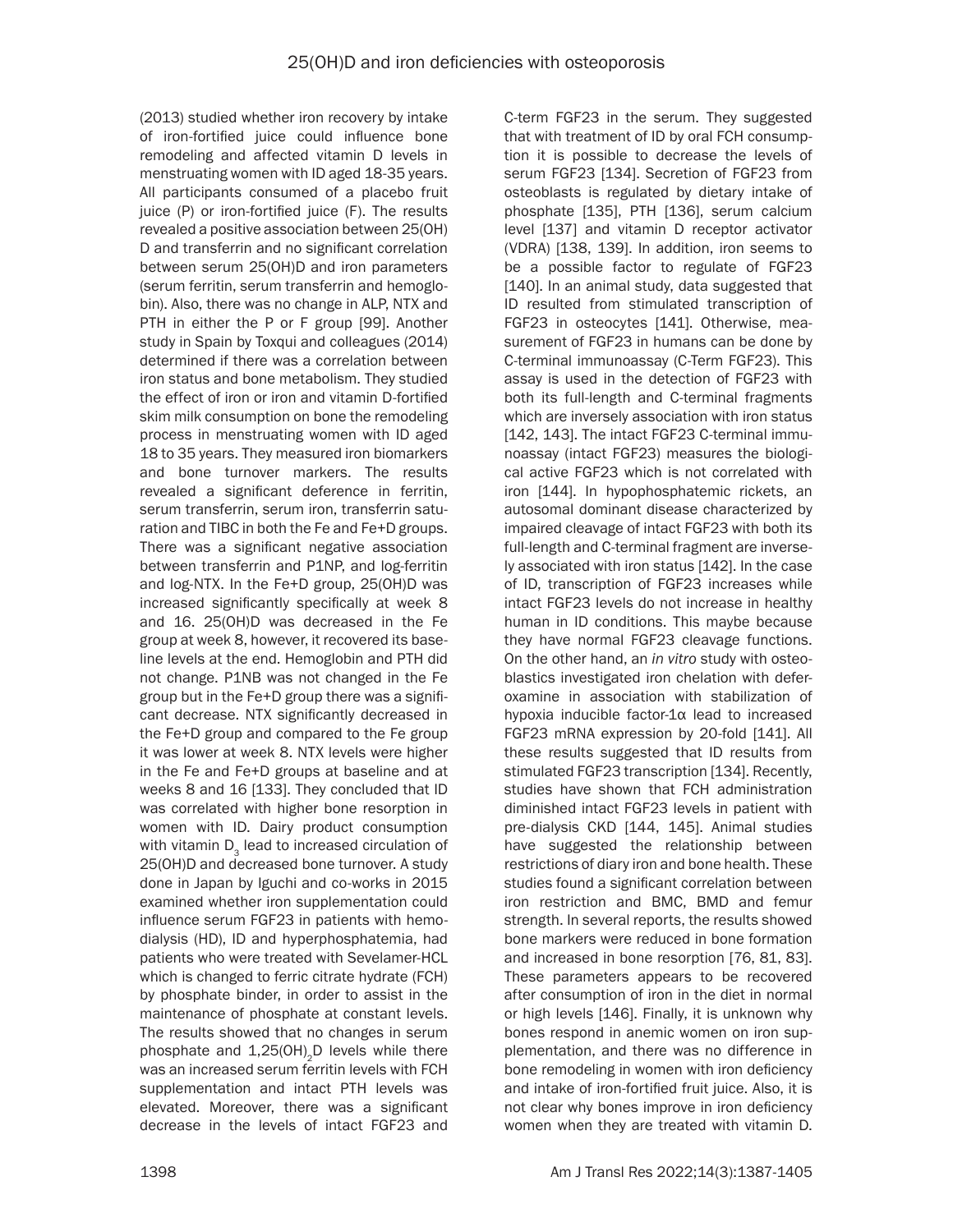Therefore, further studies are required in this field.

#### Literature selection method

In this narrative review article, we carried out a literature search, which identified articles describing the relationship between iron deficiency and vitamin D deficiency. The search was performed in 2020, with the electronic databases of PubMed/MEDLINE, and Web of Science. The research process was built specifically for each database and no limit was used in this research. The period of article publication was not restricted for the search. The search in the databases of electronic journals and the selection of titles, abstracts and articles were made, strictly following the predefined inclusion and exclusion criteria. A combination of text words was used to identify the potential articles to be included in the review. An initial analysis was carried out based on the titles of the manuscripts. When the title and the abstract were inconclusive, i.e., when there were doubts regarding the article content, the full text was sought, to not run the risk of leaving important studies out of the systematic review. Thus, after reviewing the titles and abstracts, all articles with full text were obtained and included if they met the inclusion criteria, and were subsequently read in full by the researchers. The references of all selected articles were assessed to identify other publications that could be included in the review.

### Conclusion

Based on current knowledge, we hypothesize that iron deficiency inversely affects the absorption of vitamin D in the small intestine and hence bone through different mechanisms.

Interventional studies are required to determine the effect of iron and 25(OH)D supplementation over time on bone among postmenopausal women particularly those with osteoporosis.

To prove the hypothesis that iron deficiency predisposes patients to bone loss, osteoporosis, and risk of fracture, various investigation lines should be developed as there are many unsolved issues. It is not known to what extent severe or mild iron deficiency affect bone.

### Acknowledgements

The authors are grateful to the Deanship of Scientific Research, King Saud University for funding this research project through Vice Deanship of Scientific Research Chairs.

#### Disclosure of conflict of interest

None.

Address correspondence to: Dr. Nasser M Al-Daghri, Chair for Biomarkers of Chronic Diseases, Biochemistry Department, College of Science, King Saud University, PO Box, 2455, Riyadh 11451, Kingdom of Saudi Arabia. Tel: 0096614675939; Fax: 0096614675931; E-mail: aldaghri2011@gmail.com

#### References

- [1] Toxqui L and Vaquero MP. Chronic iron deficiency as an emerging risk factor for osteoporosis: a hypothesis. Nutrients 2015; 7: 2324- 2344.
- [2] Wolf M, Koch TA and Bregman DB. Effects of iron deficiency anemia and its treatment on fibroblast growth factor 23 and phosphate homeostasis in women. J Bone Miner Res 2013; 28: 1793-1803.
- [3] Bendich A. Iron deficiency and overload. New York: Humana Press; 2010.
- [4] Camaschella C. New insights into iron deficiency and iron deficiency anemia. Blood Rev 2017; 31: 225-233.
- [5] Hentze MW, Muckenthaler MU, Galy B and Camaschella C. Two to tango: regulation of Mammalian iron metabolism. Cell 2010; 142: 24-38.
- [6] Badham J, Zimmermann MB and Kraemer K. The guidebook nutritional anemia. Switzerland: Sight and Life Press Basel; 2007.
- [7] Denic S and Agarwal MM. Nutritional iron deficiency: an evolutionary perspective. Nutrition 2007; 23: 603-614.
- [8] Lieu PT, Heiskala M, Peterson PA and Yang Y. The roles of iron in health and disease. Mol Aspects Med 2001; 22: 1-87.
- [9] World Health Organization. Worldwide prevalence of anaemia 1993-2005: WHO global database on anaemia. 2008.
- [10] Mehmood T, Auerbach M, Earley CJ and Allen RP. Response to intravenous iron in patients with iron deficiency anemia (IDA) and restless leg syndrome (Willis-Ekbom disease). Sleep Med 2014; 15: 1473-1476.
- [11] Gibson RS. Principles of nutritional assessment. USA: Oxford University Press; 2005.
- [12] Toxqui L and Vaquero MP. Chronic iron deficiency as an emerging risk factor for osteoporosis: a hypothesis. Nutrients 2015; 7: 2324- 2344.
- [13] Peyrin-Biroulet L, Williet N and Cacoub P. Guidelines on the diagnosis and treatment of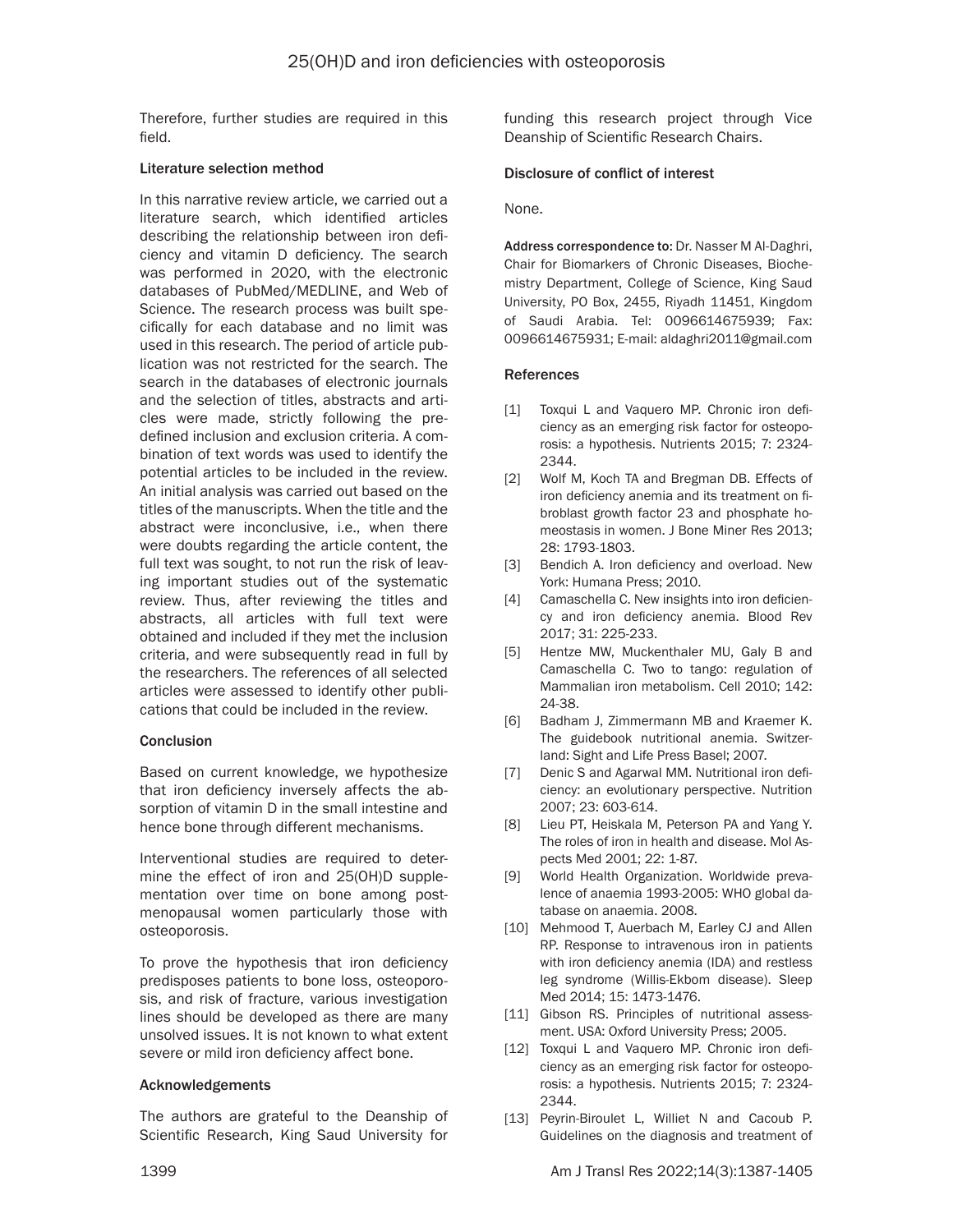iron deficiency across indications: a systematic review. Am J Clin Nutr 2015; 102: 1585-1594.

- [14] Gejyo F, Saito A, Akizawa T, Akiba T, Sakai T, Suzuki M, Nishi S, Tsubakihara Y, Hirakata H and Bessho M; Japanese Society for Dialysis Therapy. 2004 Japanese Society for dialysis therapy guidelines for renal anemia in chronic hemodialysis patients. Ther Apher Dial 2004; 8: 443-459.
- [15] World Health Organization. The global prevalence of anaemia in 2011. 2015.
- [16] Camaschella C. Iron-deficiency anemia. N Engl J Med 2015; 372: 1832-1843.
- [17] Verster A, Jolieke C and Pols V. Anaemia in the Eastern Mediterranean region. Eastern Mediterr Health J 1995; 1: 64-79.
- [18] McLean E, Cogswell M, Egli I, Wojdyla D and De Benoist B. Worldwide prevalence of anaemia, WHO vitamin and mineral nutrition information system, 1993-2005. Public Health Nutr 2009; 12: 444.
- [19] Steinbicker AU and Muckenthaler MU. Out of balance--systemic iron homeostasis in iron-related disorders. Nutrients 2013; 5: 3034- 3061.
- [20] World Health Organization (1968) nutritional anaemias. Report of a WHO scientific group. World Health Organ Tech Rep Ser 405: 5-37.
- [21] DeMaeyer EM, Dallman P, Gurney JM, Hallberg L, Sood S and Srikantia S; World Health Organization. Preventing and controlling iron deficiency anaemia through primary health care: a guide for health administrators and programme managers. 1989.
- [22] Musaiger AO. Iron deficiency anaemia among children and pregnant women in the Arab Gulf countries: the need for action. Nutr Health 2002; 16: 161-171.
- [23] Bagchi K. Iron deficiency anaemia--an old enemy. East Mediterr Health J 2004; 10: 754-760.
- [24] Al Hassan NN. The prevalence of iron deficiency anemia in a Saudi University female students. J Microsc Ultrastruct 2015; 3: 25-28.
- [25] Musaiger AO. Iron deficiency anaemia among children and pregnant women in the arab gulf countries: the need for action. Nutr Health 2002; 16: 161-171.
- [26] al-Othaimeen A, Osman AK and al Orf S. Prevalence of nutritional anaemia among primary school girls in Riyadh city, Saudi Arabia. Int J Food Sci Nutr1999; 50: 237-243.
- [27] Mahfouz AA, El-Said MM, Alakija W, Badawi IA, Al-Erian R and Moneim MA. Anemia among pregnant women in the Asir region, Saudi Arabia: an epidemiologic study. Southeast Asian J Trop Med Public Health 1994; 25: 84-87.
- [28] Madani KA. Low birth weight in the Taif region, Saudi Arabia. 1995.
- [29] Ghaznawi HI and Hussein M. Anaemia in pregnancy in Jeddah, Saudi Arabia. An epidemio-

logical study. Bulletin of the High Institute of Public Health 1988; 18: 541-553.

- [30] Alhamdan AA. Nutritional status of Saudi males living in the Riyadh nursing home. Asia Pac J Clin Nutr 2004; 13: 372-376.
- [31] Al-Assaf AH. Anemia and iron intake of adult Saudis in Riyadh city-Saudi Arabia. Pakistan Journal of Nutrition 2007; 6: 355-358.
- [32] Rachner TD, Khosla S and Hofbauer LC. Osteoporosis: now and the future. Lancet 2011; 377: 1276-1287.
- [33] NIH Consensus Development Panel on Osteoporosis Prevention, Diagnosis, and Therapy. Osteoporosis prevention, diagnosis and therapy. JAMA 2001; 285: 785-95.
- [34] WHO Scientific Group. Assessment of osteoporosis at the primary health care level Geneva (Switzerland). World Health Organization 2007.
- [35] Center JR, Nguyen TV, Schneider D, Sambrook PN and Eisman JA. Mortality after all major types of osteoporotic fracture in men and women: an observational study. Lancet 1999; 353: 878-882.
- [36] Larijani B. Facts and statistics, osteoporosis general. Available at: https://www.iofbonehealth.org/facts-statistic#category-14. Accessed 11 March 2017.
- [37] Tabatabaei-Malazy O, Salari P, Khashayar P and Larijani B. New horizons in treatment of osteoporosis. Daru 2017; 25: 23.
- [38] Kanis JA. Assessment of fracture risk and its application to screening for postmenopausal osteoporosis: synopsis of a WHO report. Osteoporos Int 1994; 4: 368-381.
- [39] Clarke B. Normal bone anatomy and physiology. Clin J Am Soc Nephrol 2008; 3 Suppl 3: S131-S139.
- [40] Hughes DE, Dai A, Tiffee JC, Li HH, Mundy GR and Boyce BF. Estrogen promotes apoptosis of murine osteoclasts mediated by TGF-β. Nat Med 1996; 2: 1132-1136.
- [41] Khosla S, Melton LJ 3rd and Riggs BL. The unitary model for estrogen deficiency and the pathogenesis of osteoporosis: is a revision needed? J Bone Miner Res 2011; 26: 441- 451.
- [42] Seeman E, Bianchi G, Adami S, Kanis J, Khosla S and Orwoll E. Osteoporosis in men-consensus is premature. Calcif Tissue Int 2004; 75: 120-122.
- [43] Seeman E. Osteoporosis in men: the "silent" epidemic" strikes men too. International Osteoporosis Foundation; 2004.
- [44] Leibson CL, Tosteson AN, Gabriel SE, Ransom JE and Melton LJ. Mortality, disability, and nursing home use for persons with and without hip fracture: a population-based study. J Am Geriatr Soc 2002; 50: 1644-1650.
- [45] Office of the Surgeon General (US). Bone health and osteoporosis: a report of the sur-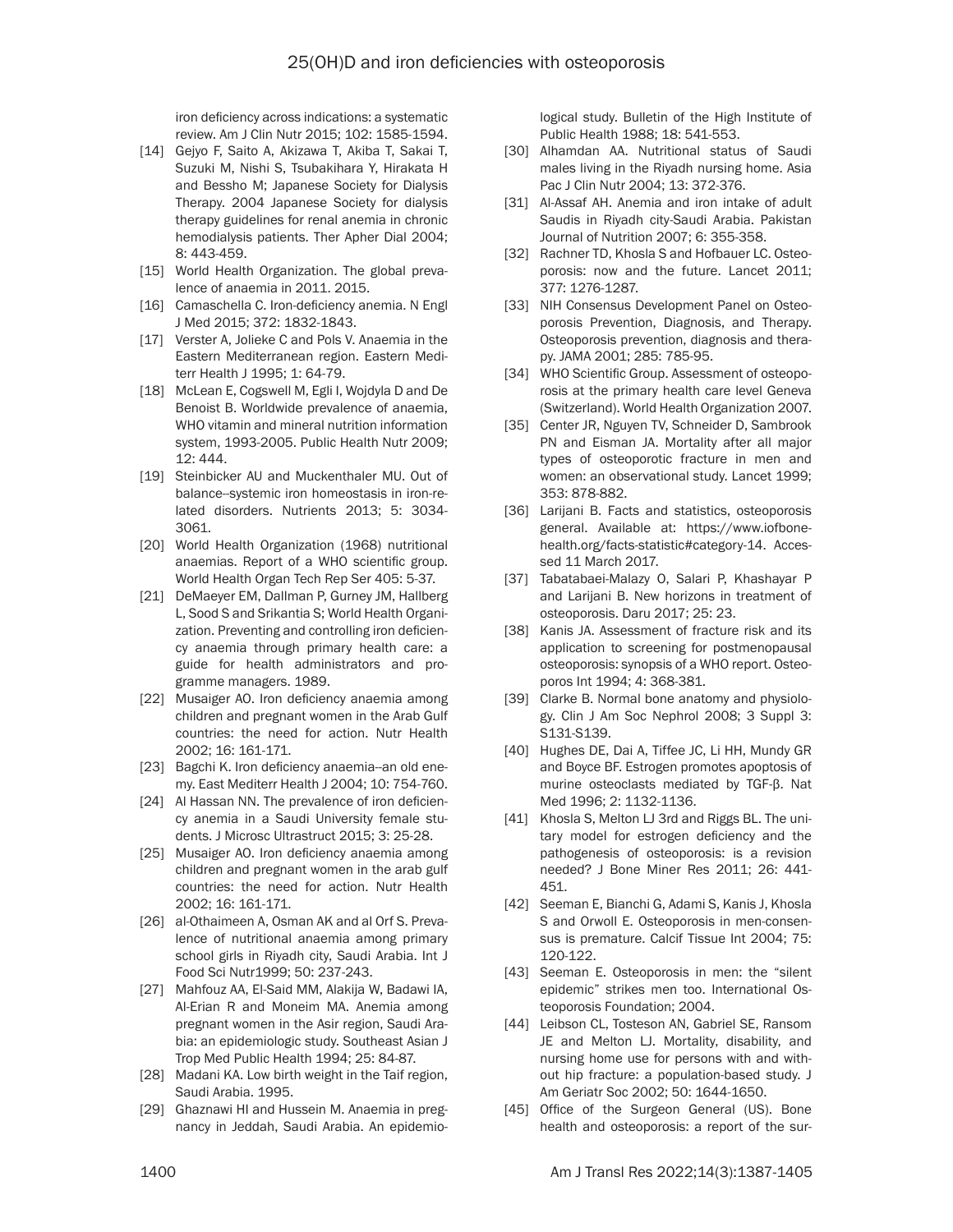geon general. Rockville (MD): Office of the Surgeon General (US); 2004.

- [46] Hernlund E, Svedbom A, Ivergård M, Compston J, Cooper C, Stenmark J, McCloskey EV, Jönsson B and Kanis JA. Osteoporosis in the European Union: medical management, epidemiology and economic burden. Arch Osteoporos 2013; 8: 136.
- [47] Burge R, Dawson-Hughes B, Solomon DH, Wong JB, King A and Tosteson A. Incidence and economic burden of osteoporosis-related fractures in the United States, 2005-2025. J Bone Miner Res 2007; 22: 465-475.
- [48] Kanis J, Johnell O, Oden A, Jonsson B, De Laet C and Dawson A. Risk of hip fracture according to the World Health Organization criteria for osteopenia and osteoporosis. Bone 2000; 27: 585-590.
- [49] Sadat-Ali M, Al-Habdan IM, Al-Turki HA and Azama MQ. An epidemiological analysis of the incidence of osteoporosis and osteoporosisrelated fractures among the Saudi Arabian population. Ann Saudi Med 2012; 32: 637-41.
- [50] Al-Saleh Y, Sulimani R, Sabico S, Raef H, Fouda M, Alshahrani F, Al Shaker M, Al Wahabi B, Sadat-Ali M, Al Rayes H, Al Aidarous S, Saleh S, Al Ayoubi F and Al-Daghri NM. 2015 Guidelines for osteoporosis in Saudi Arabia: recommendations from the Saudi osteoporosis society. Ann Saudi Med 2015; 35: 1-12.
- [51] Al-Daghri NM, Sabico S, Al-Saleh Y, Sulimani R, Aljohani NJ, Sheshah E, Alodhayani A, Harvey NC, Liu E, Lorentzon M, McCloskey EV, Vandenput L, Johansson H and Kanis JA. The application of FRAX in Saudi Arabia. Arch Osteoporos 2021; 16: 166.
- [52] Al Saleh Y, Beshyah SA, Hussein W, Almadani A, Hassoun A, Al Mamari A, Ba-Essa E, Al-Dhafiri E, Hassanein M, Fouda MA, Al Ali N, Aljohani N, Al-Sayed N, Gittoes N, Elhadd T, Al-Baker W, Sabico S and Al-Daghri N. Diagnosis and management of vitamin D deficiency in the Gulf Cooperative Council (GCC) countries: an expert consensus summary statement from the GCC vitamin D advisory board. Arch Osteoporos 2020; 15: 35.
- [53] Kulie T, Groff A, Redmer J, Hounshell J and Schrager S. Vitamin D: an evidence-based review. J Am Board Fam Med 2009; 22: 698- 706.
- [54] Brannon PM, Yetley EA, Bailey RL and Picciano MF. Overview of the conference "vitamin D and health in the 21st century: an update". Am J Clin Nutr 2008; 88: 483S-490S.
- [55] Al-Daghri NM, Yakout SM, Ansari MGA, Hussain SD, Wani KA and Sabico S. Vitamin D metabolites and sex steroid indices in postmenopausal women with and without low bone mass. Metabolites 2021; 11: 86.
- [56] Lips P and van Schoor NM. The effect of vitamin D on bone and osteoporosis. Best Pract Res Clin Endocrinol Metab 2011; 25: 585- 591.
- [57] Kuchuk NO, Pluijm SM, van Schoor NM, Looman CW, Smit JH and Lips P. Relationships of serum 25-hydroxyvitamin D to bone mineral density and serum parathyroid hormone and markers of bone turnover in older persons. J Clin Endocrinol Metab 2009; 94: 1244-1250.
- [58] Yu SJ, Yang Y, Zang JC, Li C, Wang YM and Wang JB. Evaluation of serum 25-hydroxyvitamin D3 and bone mineral density in 268 patients with hip fractures. Orthop Surg 2021; 13: 892-899.
- [59] Al-Daghri NM, Al-Attas OS, Alokail MS, Alkharfy KM, El-Kholie E, Yousef M, Al-Othman A, Al-Saleh Y, Sabico S, Kumar S and Chrousos GP. Increased vitamin D supplementation recommended during summer season in the gulf region: a counterintuitive seasonal effect in vitamin D levels in adult, overweight and obese Middle Eastern residents. Clin Endocrinol (Oxf) 2012; 76: 346-50.
- [60] Prentice A, Goldberg GR and Schoenmakers I. Vitamin D across the lifecycle: physiology and biomarkers. Am J Clin Nutr 2008; 88: 500S-506S.
- [61] Al-Saleh Y, Al-Daghri NM, Sabico S, Alessa T, Al Emadi S, Alawadi F, Al Qasaabi S, Alfutaisi A, Al Izzi M, Mukhaimer J, Suhaili AR, Reginster JY and Sulimani R. Diagnosis and management of osteoporosis in postmenopausal women in Gulf Cooperation Council (GCC) countries: consensus statement of the GCC countries' osteoporosis societies under the auspices of the European Society for Clinical and Economic Aspects of Osteoporosis and Osteoarthritis (ESCEO). Arch Osteoporos 2020; 15: 109.
- [62] Atli T, Gullu S, Uysal A and Erdogan G. The prevalence of vitamin D deficiency and effects of ultraviolet light on vitamin D levels in elderly Turkish population. Arch Gerontol Geriatr 2005; 40: 53-60.
- [63] Mishal A. Effects of different dress styles on vitamin D levels in healthy young Jordanian women. Osteoporos Int 2001; 12: 931-935.
- [64] Sachan A, Gupta R, Das V, Agarwal A, Awasthi PK and Bhatia V. High prevalence of vitamin D deficiency among pregnant women and their newborns in northern India. Am J Clin Nutr 2005; 81: 1060-1064.
- [65] Harinarayan C. Prevalence of vitamin D insufficiency in postmenopausal south Indian women. Osteoporos Int 2005; 16: 397-402.
- [66] Hashemipour S, Larijani B, Adibi H, Javadi E, Sedaghat M, Pajouhi M, Soltani A, Shafaei AR, Hamidi Z and Fard ARK. Vitamin D deficiency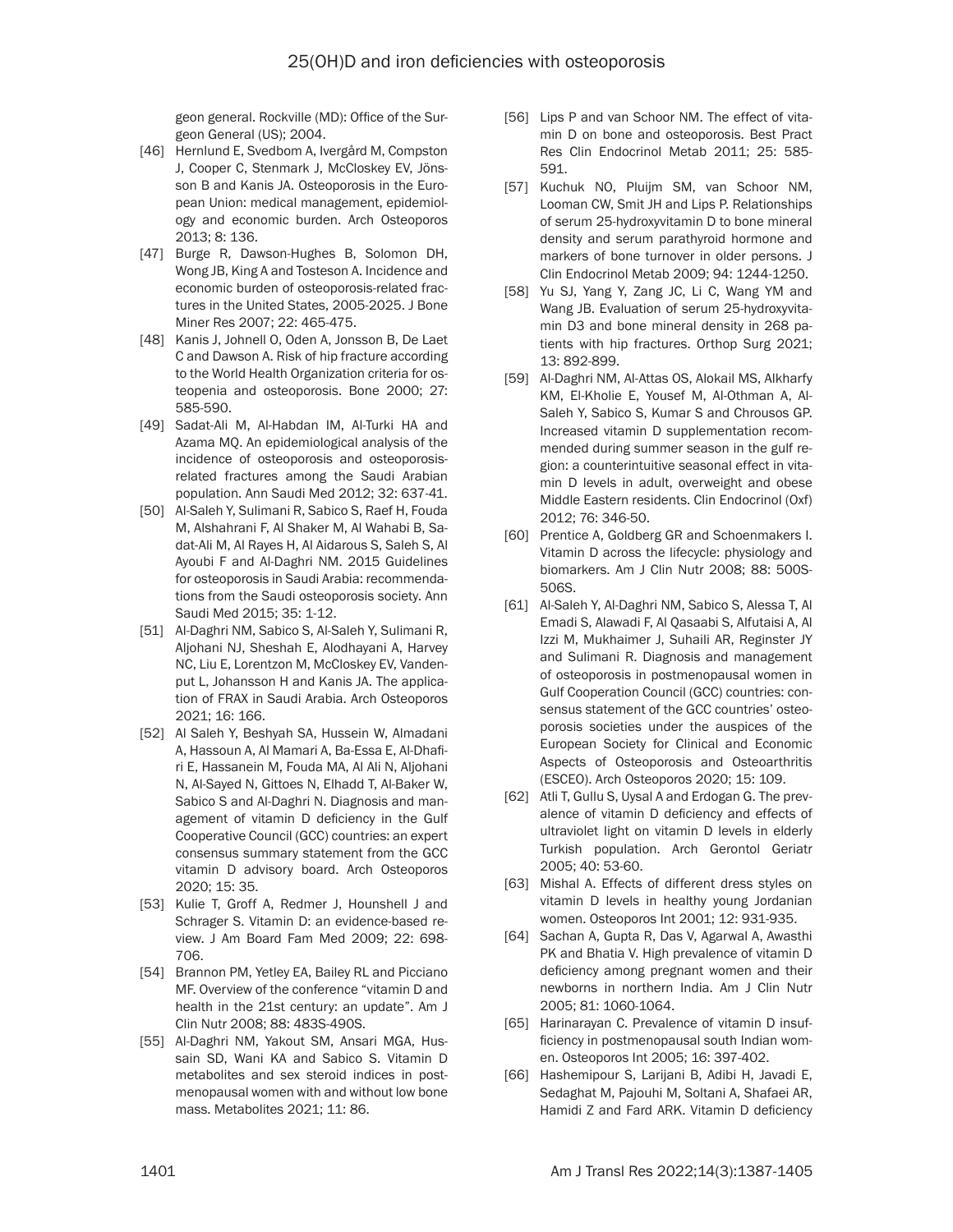and causative factors in the population of Tehran. BMC Public health 2004; 4: 38.

- [67] Mahdy S, Al-Emadi SA, Khanjar IA, Hammoudeh MM, Sarakbi HA, Siam AM and Abdelrahman O. Vitamin D status in health care professionals in Qatar. Saudi Med J 2010; 31: 74-77.
- [68] Sedrani SH, Elidrissy A and El Arabi KM. Sunlight and vitamin D status in normal Saudi subjects. Am J Clin Nutr 1983; 38: 129-132.
- [69] Sedrani S, Al-Arabi K, Abanmy A and Elidrissy A. Vitamin D status of Saudis II. Effect of regional and environmental location. Saudi Med J 1992; 13: 206-213.
- [70] Al Faraj S and Al Mutairi K. Vitamin D deficiency and chronic low back pain in Saudi Arabia. Spine (Phila Pa 1976) 2003; 28: 177-179.
- [71] Al-Turki HA, Sadat-Ali M, Al-Elq AH, Al-Mulhim FA and Al-Ali AK. 25-Hydoxyvitamin D levels among healthy Saudi Arabian women. Saudi Med J 2008; 29: 1765-1768.
- [72] Parelman M, Stoecker B, Baker A and Medeiros D. Iron restriction negatively affects bone in female rats and mineralization of hFOB osteoblast cells. Exp Biol Med (Maywood) 2006; 231: 378-386.
- [73] Harris MM, Houtkooper LB, Stanford VA, Parkhill C, Weber JL, Flint-Wagner H, Weiss L, Going SB and Lohman TG. Dietary iron is associated with bone mineral density in healthy postmenopausal women. J Nutr 2003; 133: 3598- 3602.
- [74] Medeiros DM, Ilich J, Ireton J, Matkovic V, Shiry L and Wildman R. Femurs from rats fed diets deficient in copper or iron have decreased mechanical strength and altered mineral composition. The Journal of Trace Elements in Experimental Medicine 1997; 10: 197-203.
- [75] Medeiros DM, Plattner A, Jennings D and Stoecker B. Bone morphology, strength and density are compromised in iron-deficient rats and exacerbated by calcium restriction. J Nutr 2002; 132: 3135-3141.
- [76] Medeiros DM, Stoecker B, Plattner A, Jennings D and Haub M. Iron deficiency negatively affects vertebrae and femurs of rats independently of energy intake and body weight. J Nutr 2004; 134: 3061-3067.
- [77] Tuderman L, Myllyla R and Kivirikko KI. Mechanism of the prolyl hydroxylase reaction. 1. Role of co-substrates. Eur J Biochem 1977; 80: 341-348.
- [78] Shoulders MD and Raines RT. Collagen structure and stability. Annu Rev Biochem 2009; 78: 929-958.
- [79] Gorres KL and Raines RT. Prolyl 4-hydroxylase. Crit Rev Biochem Mol Biol 2010; 45: 106-124.
- [80] de Jong L and Kemp A. Stoicheiometry and kinetics of the prolyl 4-hydroxylase partial reaction. Biochim Biophys Acta 1984; 787: 105- 111.
- [81] Díaz-Castro J, López-Frías MR, Campos MS, López-Frías M, Alférez MJ, Nestares T, Ojeda ML and López-Aliaga I. Severe nutritional irondeficiency anaemia has a negative effect on some bone turnover biomarkers in rats. Eur J Nutr 2012; 51: 241-247.
- [82] Katsumata S, Tsuboi R, Uehara M and Suzuki K. Dietary iron deficiency decreases serum osteocalcin concentration and bone mineral density in rats. Biosci Biotechnol Biochem 2006; 70: 2547-2550.
- [83] Katsumata S, Katsumata-Tsuboi R, Uehara M and Suzuki K. Severe iron deficiency decreases both bone formation and bone resorption in rats. J Nutr 2009; 139: 238-243.
- [84] Messer JG, Cooney PT and Kipp DE. Iron chelator deferoxamine alters iron-regulatory genes and proteins and suppresses osteoblast phenotype in fetal rat calvaria cells. Bone 2010; 46: 1408-15.
- [85] Messer JG, Kilbarger AK, Erikson KM and Kipp DE. Iron overload alters iron-regulatory genes and proteins, down-regulates osteoblastic phenotype, and is associated with apoptosis in fetal rat calvaria cultures. Bone 2009; 45: 972- 9.
- [86] D'Amelio P, Cristofaro MA, Tamone C, Morra E, Di Bella S, Isaia G, Grimaldi A, Gennero L, Gariboldi A, Ponzetto A, Pescarmona GP and Isaia GC. Role of iron metabolism and oxidative damage in postmenopausal bone loss. Bone 2008; 43: 1010-1015.
- [87] Maurer J, Harris MM, Stanford VA, Lohman TG, Cussler E, Going SB and Houtkooper LB. Dietary iron positively influences bone mineral density in postmenopausal women on hormone replacement therapy. J Nutr 2005; 135: 863-869.
- [88] Angus R, Sambrook P, Pocock N and Eisman J. Dietary intake and bone mineral density. Bone Miner 1988; 4: 265-277.
- [89] Michaelsson K, Holmberg L, Mallmin H, Wolk A, Bergstrom R and Ljunghall S. Diet, bone mass, and osteocalcin: a cross-sectional study. Calcif Tissue Int 1995; 57: 86-93.
- [90] Okyay E, Ertugrul C, Acar B, Sisman AR, Onvural B and Ozaksoy D. Comparative evaluation of serum levels of main minerals and postmenopausal osteoporosis. Maturitas 2013; 76: 320-325.
- [91] Zhao GY, Zhao LP, He YF, Li GF, Gao C, Li K and Xu YJ. A comparison of the biological activities of human osteoblast hFOB1. 19 between iron excess and iron deficiency. Biol Trace Elem Res 2012; 150: 487-495.
- [92] Ghaleb A, Abdi S, Yakout S, Danish Hussain S, Wani K, Masoud M, Alnaami A and Al-Daghri NM. Serum iron deficiency and 25-hydroxyvitamin D deficiency as an independent risk factor for osteoporosis in postmenopausal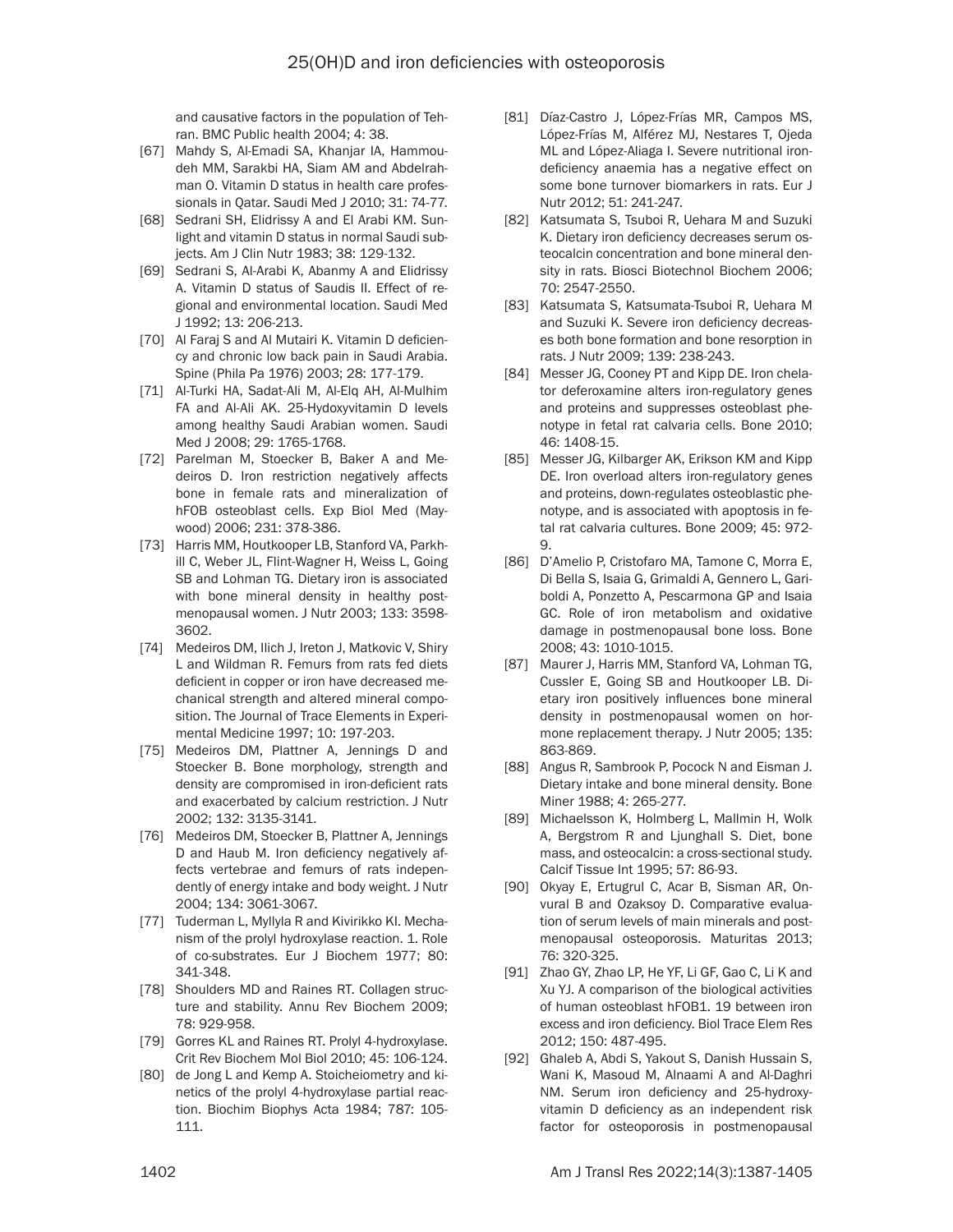Arab women. J King Saud Univ Sci 2021; 33: 101217.

- [93] Arnett TR, Gibbons DC, Utting JC, Orriss IR, Hoebertz A, Rosendaal M and Meghji S. Hypoxia is a major stimulator of osteoclast formation and bone resorption. J Cell Physiol 2003; 196: 2-8.
- [94] Shiozawa Y, Jung Y, Ziegler AM, Pedersen EA, Wang J, Wang Z, Song J, Wang J, Lee CH, Sud S, Pienta KJ, Krebsbach PH and Taichman RS. Erythropoietin couples hematopoiesis with bone formation. PLoS One 2010; 5: e10853.
- [95] Hiram-Bab S, Liron T, Deshet-Unger N, Mittelman M, Gassmann M, Rauner M, Franke K, Wielockx B, Neumann D and Gabet Y. Erythropoietin directly stimulates osteoclast precursors and induces bone loss. FASEB J 2015; 29: 1890-1900.
- [96] Ilich-Ernst JZ, McKenna AA, Badenhop NE, Clairmont AC, Andon MB, Nahhas RW, Goel P and Matkovic V. Iron status, menarche, and calcium supplementation in adolescent girls. Am J Clin Nutr 1998; 68: 880-887.
- [97] Okito A, Nakahama KI, Akiyama M, Ono T and Morita I. Involvement of the G-protein-coupled receptor 4 in RANKL expression by osteoblasts in an acidic environment. Biochem Biophys Res Commun 2015; 458: 435-440.
- [98] Lee MY, Fukunaga R, Lee TJ, Lottsfeldt JL and Nagata S. Bone modulation in sustained hematopoietic stimulation in mice. Blood 1991; 77: 2135-2141.
- [99] Blanco-Rojo R, Pérez-Granados AM, Toxqui L, Zazo P, de la Piedra C and Vaquero MP. Relationship between vitamin D deficiency, bone remodelling and iron status in iron-deficient young women consuming an iron-fortified food. Eur J Nutr 2013; 52: 695-703.
- [100] DeLuca HF. Metabolism of vitamin D: current status. Am J Clin Nutr 1976; 29: 1258-1270.
- [101] Pikuleva IA and Waterman MR. Cytochromes P450: roles in diseases. J Biol Chem 2013; 288: 17091-17098.
- [102] Jones G, Prosser DE and Kaufmann M. Cytochrome P450-mediated metabolism of vitamin D. J Lipid Res 2014; 55: 13-31.
- [103] Watson RR. Handbook of vitamin D in human health: prevention, treatment and toxicity. Wageningen Academic Pub; 2013.
- [104] Zitt E, Sprenger-Mähr H, Mündle M and Lhotta K. Efficacy and safety of body weight-adapted oral cholecalciferol substitution in dialysis patients with vitamin D deficiency. BMC Nephrol 2015; 16: 128.
- [105] Bárány P. Inflammation, serum C-reactive protein, and erythropoietin resistance. Nephrol Dial Transplant 2001; 16: 224-227.
- [106] Holick MF, Siris ES, Binkley N, Beard MK, Khan A, Katzer JT, Petruschke RA, Chen E and de Papp AE. Prevalence of vitamin D inadequacy

among postmenopausal North American women receiving osteoporosis therapy. J Clin Endocrinol Metab 2005; 90: 3215-3224.

- [107] Han SS, Kim M, Kim H, Lee SM, Oh YJ, Lee JP, Kim S, Joo KW, Lim CS and Kim YS. Non-linear relationship between serum 25-hydroxyvitamin D and hemoglobin in Korean females: the Korean national health and nutrition examination survey 2010-2011. PloS One 2013; 8: e72605.
- [108] Azizi-Soleiman F, Vafa M, Abiri B and Safavi M. Effects of iron on Vitamin D metabolism: a systematic review. Int J Prev Med 2016; 7: 126.
- [109] Dallman PR. Biochemical basis for the manifestations of iron deficiency. Annu Rev Nutr1986; 6: 13-40.
- [110] Jones G and Prosser DE. The activating enzymes of vitamin D metabolism (25-and 1ahydroxylases). Vitamin D 2011; 1: 23-42.
- [111] Albitar S, Genin R, Fen-Chong M, Serveaux M, Schohn D and Chuet C. High-dose alfacalcidol improves anaemia in patients on haemodialysis. Nephrol Dial Transplant 1997; 12: 514- 518.
- [112] Saab G, Young DO, Gincherman Y, Giles K, Norwood K and Coyne DW. Prevalence of vitamin D deficiency and the safety and effectiveness of monthly ergocalciferol in hemodialysis patients. Nephron Clin Pract 2007; 105: c132 c138.
- [113] Reichel H, Koeffler HP and Norman AW. The role of the vitamin D endocrine system in health and disease. N Engl J Med 1989; 320: 980-991.
- [114] Norman AW. Vitamin D receptor: new assignments for an already busy receptor. Endocrinology 2006; 147: 5542-5548.
- [115] Blazsek I, Farabos C, Quittet P, Labat ML, Bringuier AF, Triana BK, Machover D, Reynes M and Misset JL. Bone marrow stromal cell defects and 1 alpha, 25-dihydroxyvitamin D3 deficiency underlying human myeloid leukemias. Cancer Detect Prev 1995; 20: 31-42.
- [116] Sim JJ, Lac PT, Liu IL, Meguerditchian SO, Kumar VA, Kujubu DA and Rasgon SA. Vitamin D deficiency and anemia: a cross-sectional study. Ann Hematol 2010; 89: 447-452.
- [117] Norman AW. Minireview: vitamin D receptor: new assignments for an already busy receptor. Endocrinology 2006; 147: 5542-5548.
- [118] Reichel H, Koeffler HP and Norman AW. The role of the vitamin D endocrine system in health and disease. N Engl J Med 1989; 320: 980-991.
- [119] Aucella F, Scalzulli RP, Gatta G, Vigilante M, Carella AM and Stallone C. Calcitriol increases burst-forming unit-erythroid proliferation in chronic renal failure. Nephron Clin Pract 2003; 95: c121-c127.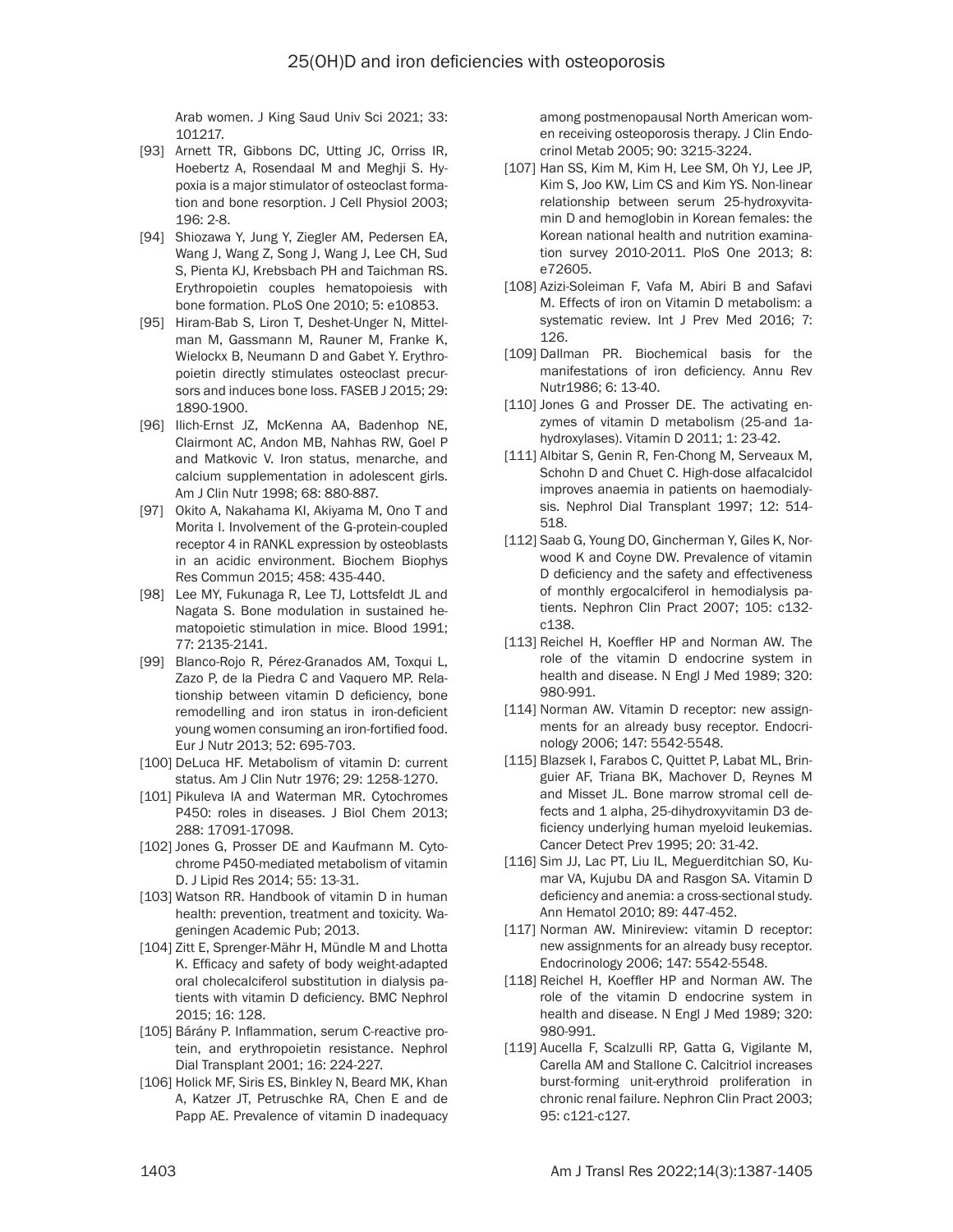- [120] Grindulis H, Scott PH, Belton NR and Wharton BA. Combined deficiency of iron and vitamin D in Asian toddlers. Arch Dis Child 1986; 61: 843-848.
- [121] McGillivray G, Skull SA, Davie G, Kofoed SE, Frydenberg A, Rice J, Cooke R and Carapetis JR. High prevalence of asymptomatic vitamin D and iron deficiency in East African immigrant children and adolescents living in a temperate climate. Arch Dis Child 2007; 92: 1088-1093.
- [122] Jin HJ, Lee JH and Kim MK. The prevalence of vitamin D deficiency in iron-deficient and normal children under the age of 24 months. Blood Res 2013; 48: 40-45.
- [123] Kang YS, Kim JH, Ahn EH, Yoo EG and Kim MK. Iron and vitamin D status in breastfed infants and their mothers. Korean J Pediatr 2015; 58: 283-287.
- [124] Yoo EH and Cho HJ. Prevalence of 25-hydroxyvitamin D deficiency in Korean patients with anemia. J Clin Lab Anal 2015; 29: 129- 134.
- [125] Masoud MS, Alokail MS, Yakout SM, Khattak MNK, AlRehaili MM, Wani K and Al-Daghri NM. Vitamin D supplementation modestly reduces serum iron indices of healthy Arab adolescents. Nutrients 2018; 10: 1870.
- [126] Masoud MS, Yakout SM, Al-Attas OS, Alokail MS and Al-Daghri NM. The association between iron and vitamin D status in Arab adolescents. Public Health Nutr 2020; 23: 1208- 1213.
- [127] Dusso AS, Brown AJ and Slatopolsky E. Vitamin D. Am J Physiol Renal Physiol 2005; 289: F8- 28.
- [128] Fraser WD and Milan AM. Vitamin D assays: past and present debates, difficulties, and developments. Calcif Tissue Int 2013; 92: 118- 127.
- [129] Heldenberg D, Tenenbaum G and Weisman Y. Effect of iron on serum 25-hydroxyvitamin D and 24, 25-dihydroxyvitamin D concentrations. Am J Clin Nutr 1992; 56: 533-536.
- [130] Prats M, Font R, García C, Cabré C, Jariod M and Vea AM. Effect of ferric carboxymaltose on serum phosphate and C-terminal FGF23 levels in non-dialysis chronic kidney disease patients: post-hoc analysis of a prospective study. BMC Nephrol 2013; 14: 167.
- [131] Schouten BJ, Hunt PJ, Livesey JH, Frampton CM and Soule SG. FGF23 elevation and hypophosphatemia after intravenous iron polymaltose: a prospective study. J Clin Endocrinol Metab 2009; 94: 2332-2337.
- [132] Wright I, Blanco-Rojo R, Fernández MC, Toxqui L, Moreno G, Pérez-Granados AM, de la Piedra C, Remacha ÁF and Vaquero MP. Bone remodelling is reduced by recovery from iron-deficiency anaemia in premenopausal women. J Physiol Biochem 2013; 69: 889-896.
- [133] Toxqui L, Pérez-Granados AM, Blanco-Rojo R, Wright I, de la Piedra C and Vaquero MP. Low iron status as a factor of increased bone resorption and effects of an iron and vitamin Dfortified skimmed milk on bone remodelling in young Spanish women. Eur J Nutr 2014; 53: 441-448.
- [134] Iguchi A, Kazama JJ, Yamamoto S, Yoshita K, Watanabe Y, Iino N and Narita I. Administration of ferric citrate hydrate decreases circulating FGF23 levels independently of serum phosphate levels in hemodialysis patients with iron deficiency. Nephron 2015; 131: 161-166.
- [135] Antoniucci DM, Yamashita T and Portale AA. Dietary phosphorus regulates serum fibroblast growth factor-23 concentrations in healthy men. J Clin Endocrinol Metab 2006; 91: 3144- 3149.
- [136] López I, Rodríguez-Ortiz ME, Almadén Y, Guerrero F, De Oca AM, Pineda C, Shalhoub V, Rodríguez M and Aguilera-Tejero E. Direct and indirect effects of parathyroid hormone on circulating levels of fibroblast growth factor 23 in vivo. Kidney Int 2011; 80: 475-482.
- [137] David V, Dai B, Martin A, Huang J, Han X and Quarles LD. Calcium regulates FGF-23 expression in bone. Endocrinology 2013; 154: 4469- 4482.
- [138] Wolf M. Forging forward with 10 burning questions on FGF23 in kidney disease. J Am Soc Nephrol 2010; 21: 1427-1435.
- [139] Bhattacharyya N, Chong WH, Gafni RI and Collins MT. Fibroblast growth factor 23: state of the field and future directions. Trends Endocrinol Metab 2012; 23: 610-618.
- [140] Wolf M and White KE. Coupling FGF23 production and cleavage: iron deficiency, rickets and kidney disease. Curr Opin Nephrol Hypertens 2014; 23: 411-9.
- [141] Farrow EG, Yu X, Summers LJ, Davis SI, Fleet JC, Allen MR, Robling AG, Stayrook KR, Jideonwo V and Magers MJ. Iron deficiency drives an autosomal dominant hypophosphatemic rickets (ADHR) phenotype in fibroblast growth factor-23 (Fgf23) knock-in mice. Proc Natl Acad Sci U S A 2011; 108: E1146-E1155.
- [142] Imel EA, Peacock M, Gray AK, Padgett LR, Hui SL and Econs MJ. Iron modifies plasma FGF23 differently in autosomal dominant hypophosphatemic rickets and healthy humans. J Clin Endocrinol Metab 2011; 96: 3541-3549.
- [143] Braithwaite V, Prentice AM, Doherty C and Prentice A. FGF23 is correlated with iron status but not with inflammation and decreases after iron supplementation: a supplementation study. Int J Pediatr Endocrinol 2012; 2012: 27.
- [144] Yokoyama K, Hirakata H, Akiba T, Fukagawa M, Nakayama M, Sawada K, Kumagai Y and Block GA. Ferric citrate hydrate for the treatment of